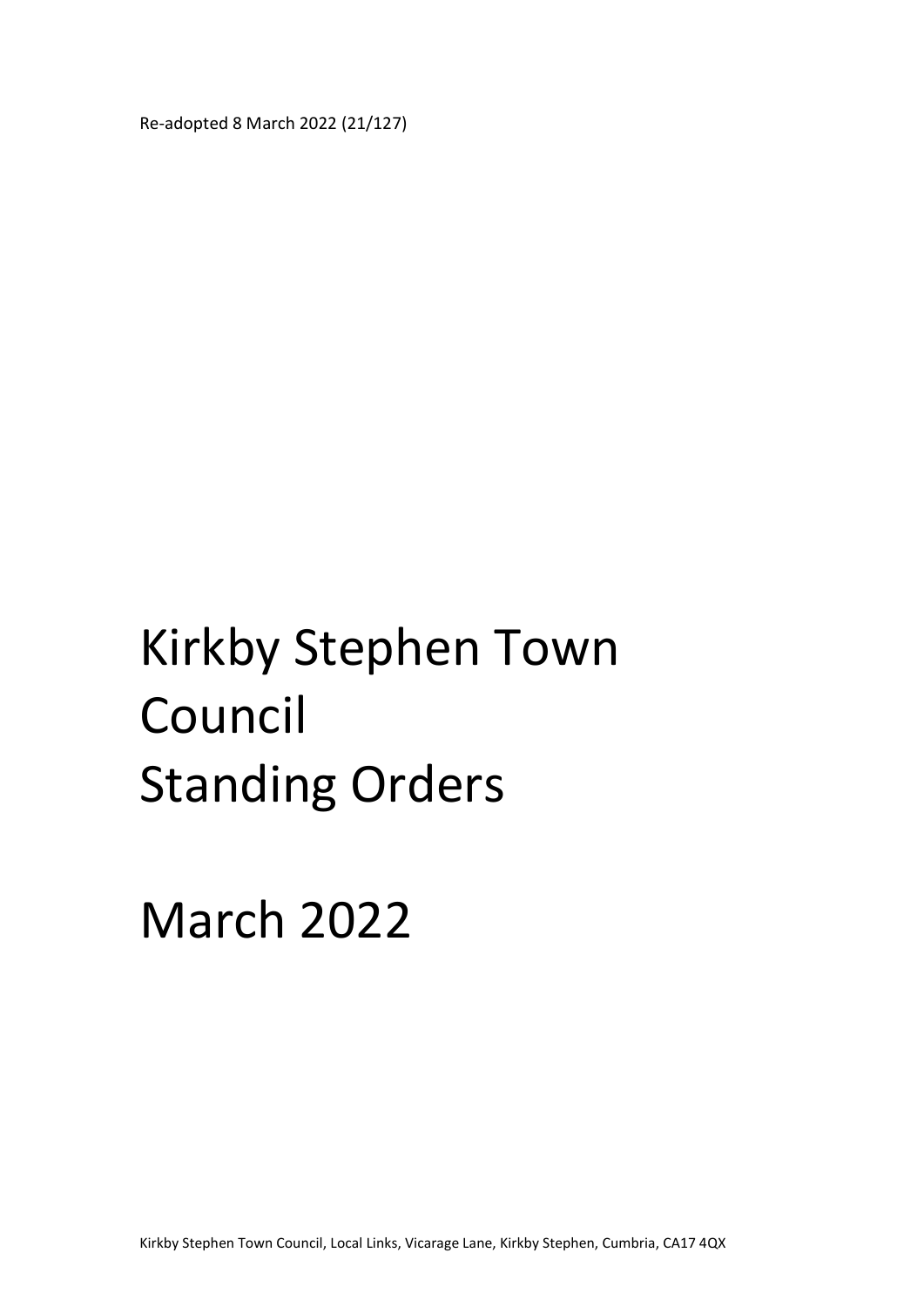## INTRODUCTION

These Standing Orders were first presented to the council for approval at its meeting on the 5<sup>th</sup> March 2019 and are based on the Model Standing Orders provided by The National Association of Local Councils. In order to avoid confusion standard term wording has been retained unedited with minor changes and values changed in draft after consideration by the Clerk/RFO.

The value of standard term wording is taken to be that it is adopted and applied across all local councils and forms the basis of compliance with monitoring arrangements.

However, It is noted that the model document has been predicated and drafted on the basis that the Clerk and RFO are not the same person (and are employed full time) in places minor changes have been made to reflect this.

It is recommended that this document is adopted unchanged and reviewed in the coming year.

A copy of the model Standing Orders is available from The National Association of Local Councils. 109 GREAT RUSSELL STREET LONDON WC1B 3LD. Tel: 020 7637 1865 website: www.nalc.gov.uk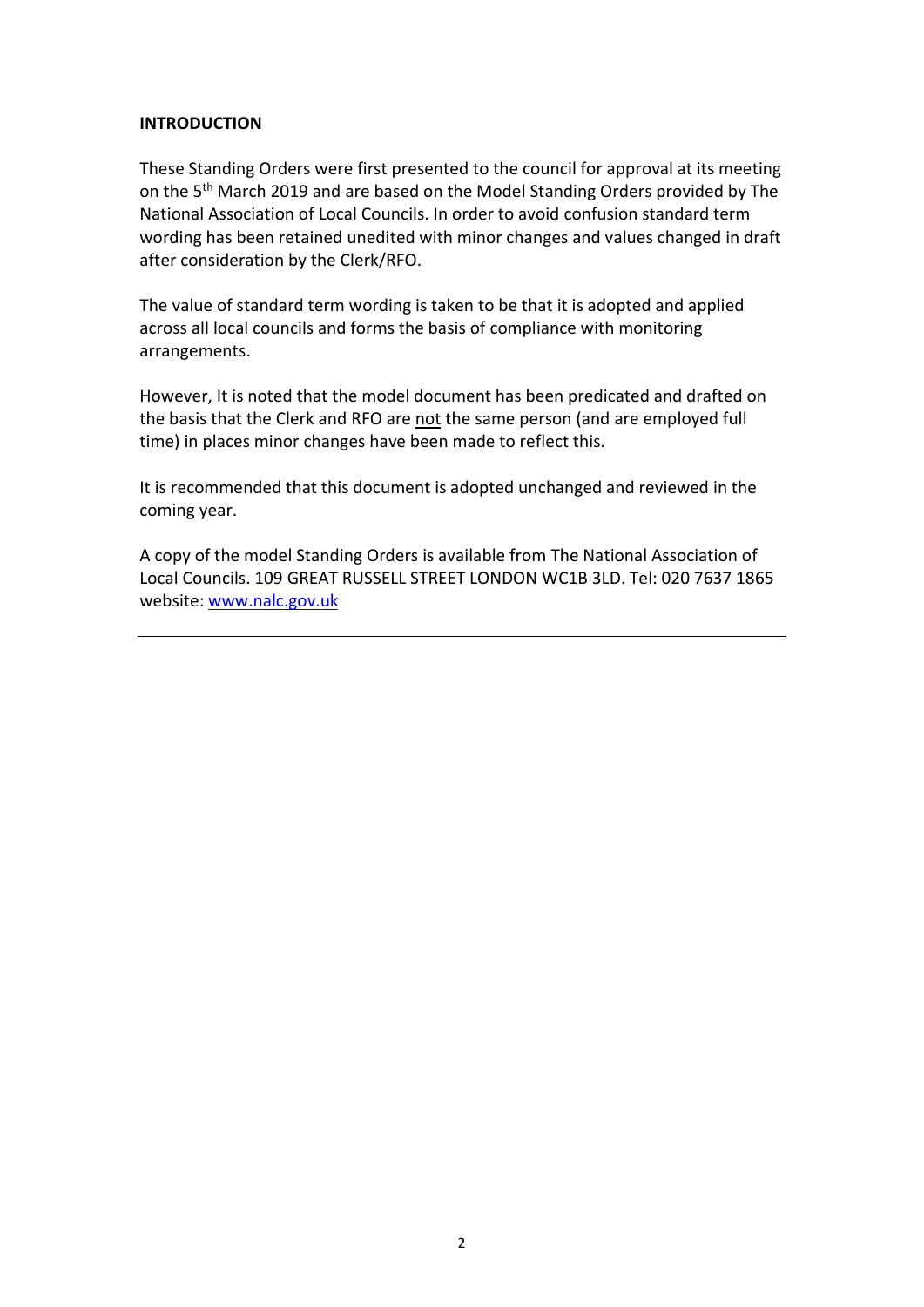## **CONTENTS**

| EXTRAORDINARY MEETINGS OF THE COUNCIL, COMMITTEES AND SUB-      |  |
|-----------------------------------------------------------------|--|
|                                                                 |  |
|                                                                 |  |
| MOTIONS FOR A MEETING THAT REQUIRE WRITTEN NOTICE TO BE         |  |
| 10. MOTIONS AT A MEETING THAT DO NOT REQUIRE WRITTEN NOTICE  13 |  |
|                                                                 |  |
|                                                                 |  |
|                                                                 |  |
|                                                                 |  |
|                                                                 |  |
|                                                                 |  |
|                                                                 |  |
|                                                                 |  |
|                                                                 |  |
|                                                                 |  |
| 21. RESPONSIBILITIES UNDER DATA PROTECTION LEGISLATION 23       |  |
|                                                                 |  |
|                                                                 |  |
| 24. COMMUNICATING WITH DISTRICT AND COUNTY OR UNITARY           |  |
|                                                                 |  |
|                                                                 |  |
|                                                                 |  |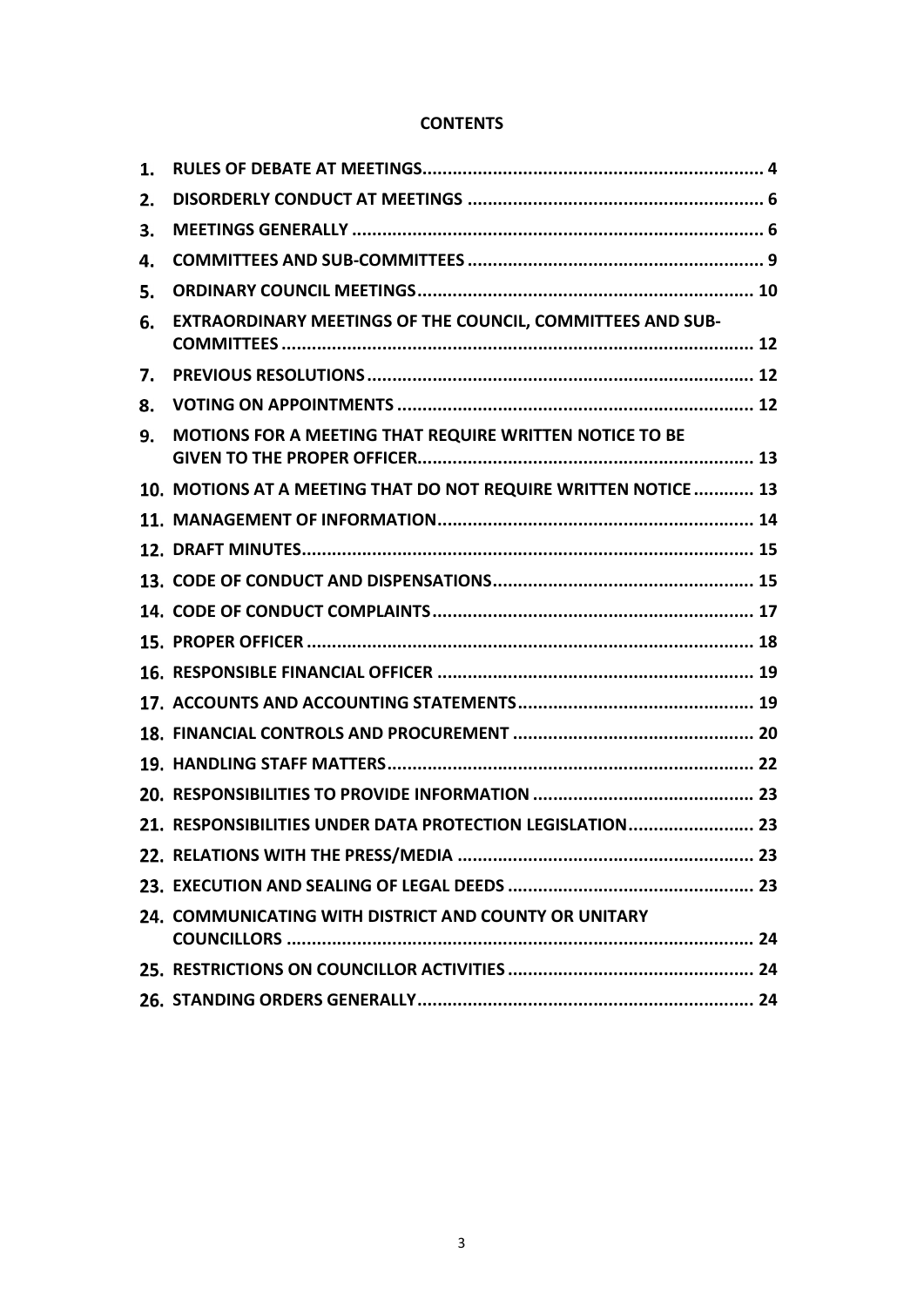#### $1.$ RULES OF DEBATE AT MEETINGS

- a Motions on the agenda shall be considered in the order that they appear unless the order is changed at the discretion of the chairman of the meeting.
- b A motion (including an amendment) shall not be progressed unless it has been moved and seconded.
- c A motion on the agenda that is not moved by its proposer may be treated by the chairman of the meeting as withdrawn.
- d If a motion (including an amendment) has been seconded, it may be withdrawn by the proposer only with the consent of the seconder and the meeting.
- e An amendment is a proposal to remove or add words to a motion. It shall not negate the motion.
- f If an amendment to the original motion is carried, the original motion (as amended) becomes the substantive motion upon which further amendment(s) may be moved.
- g An amendment shall not be considered unless early verbal notice of it is given at the meeting and, if requested by the chairman of the meeting, is expressed in writing to the chairman.
- h A councillor may move an amendment to his own motion if agreed by the meeting. If a motion has already been seconded, the amendment shall be with the consent of the seconder and the meeting.
- i If there is more than one amendment to an original or substantive motion, the amendments shall be moved in the order directed by the chairman of the meeting.
- j Subject to standing order 1(k), only one amendment shall be moved and debated at a time, the order of which shall be directed by the chairman of the meeting.
- k One or more amendments may be discussed together if the chairman of the meeting considers this expedient but each amendment shall be voted upon separately.
- l A councillor may not move more than one amendment to an original or substantive motion.
- m The mover of an amendment has no right of reply at the end of debate on it.
- n Where a series of amendments to an original motion are carried, the mover of the original motion shall have a right of reply either at the end of debate on the first amendment or at the very end of debate on the final substantive motion immediately before it is put to the vote.
- o Unless permitted by the chairman of the meeting, a councillor may speak once in the debate on a motion except: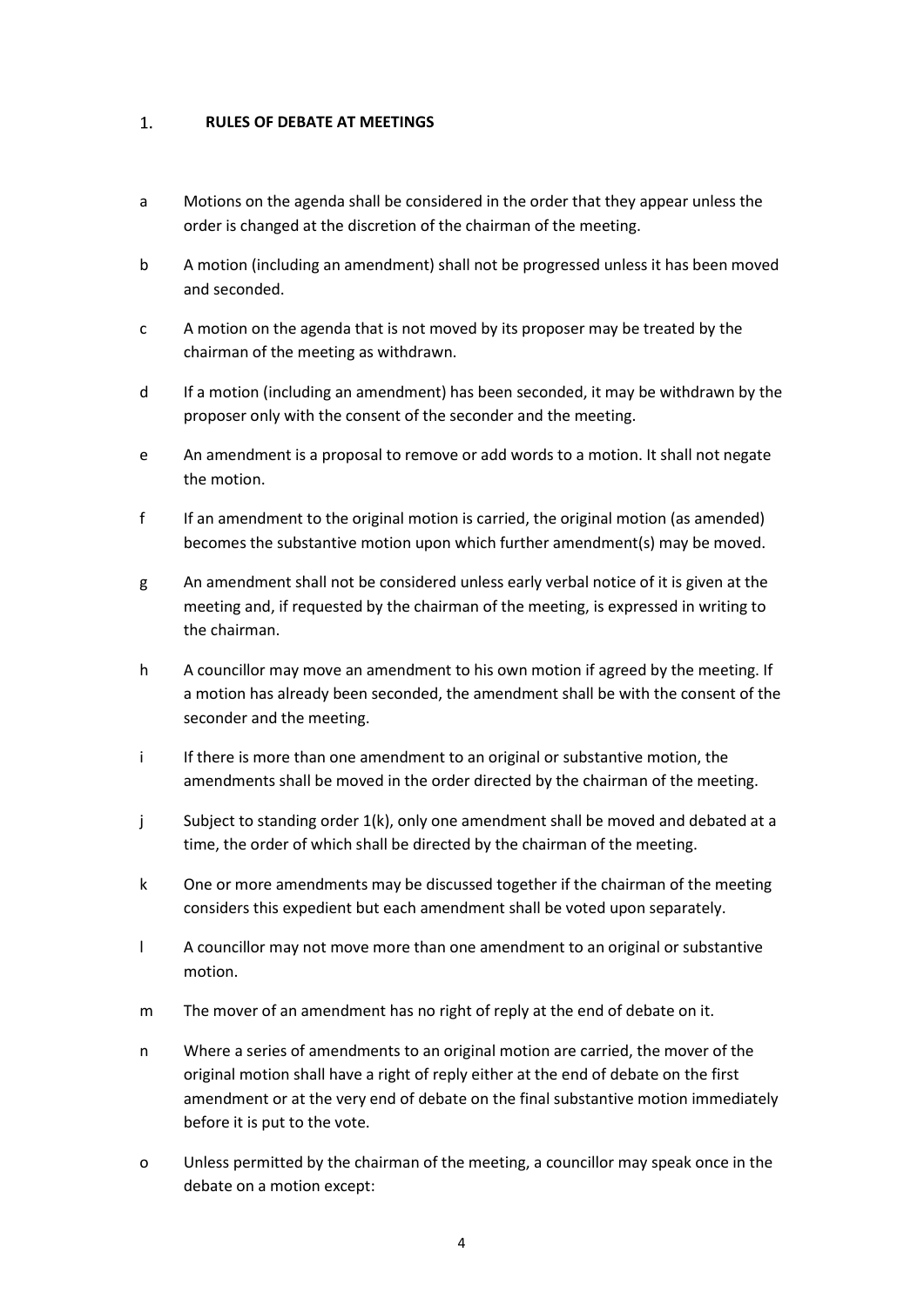- i. to speak on an amendment moved by another councillor;
- ii. to move or speak on another amendment if the motion has been amended since he last spoke;
- iii. to make a point of order;
- iv. to give a personal explanation; or
- v. to exercise a right of reply.
- p During the debate on a motion, a councillor may interrupt only on a point of order or a personal explanation and the councillor who was interrupted shall stop speaking. A councillor raising a point of order shall identify the standing order which he considers has been breached or specify the other irregularity in the proceedings of the meeting he is concerned by.
- q A point of order shall be decided by the chairman of the meeting and his decision shall be final.
- r When a motion is under debate, no other motion shall be moved except:
	- i. to amend the motion;
	- ii. to proceed to the next business;
	- iii. to adjourn the debate;
	- iv. to put the motion to a vote;
	- v. to ask a person to be no longer heard or to leave the meeting;
	- vi. to refer a motion to a committee or sub-committee for consideration;
	- vii. to exclude the public and press;
	- viii. to adjourn the meeting; or
	- ix. to suspend particular standing order(s) excepting those which reflect mandatory statutory or legal requirements.
- s Before an original or substantive motion is put to the vote, the chairman of the meeting shall be satisfied that the motion has been sufficiently debated and that the mover of the motion under debate has exercised or waived his right of reply.
- t Excluding motions moved under standing order 1(r), the contributions or speeches by a councillor shall relate only to the motion under discussion and shall not exceed 5 minutes without the consent of the chairman of the meeting.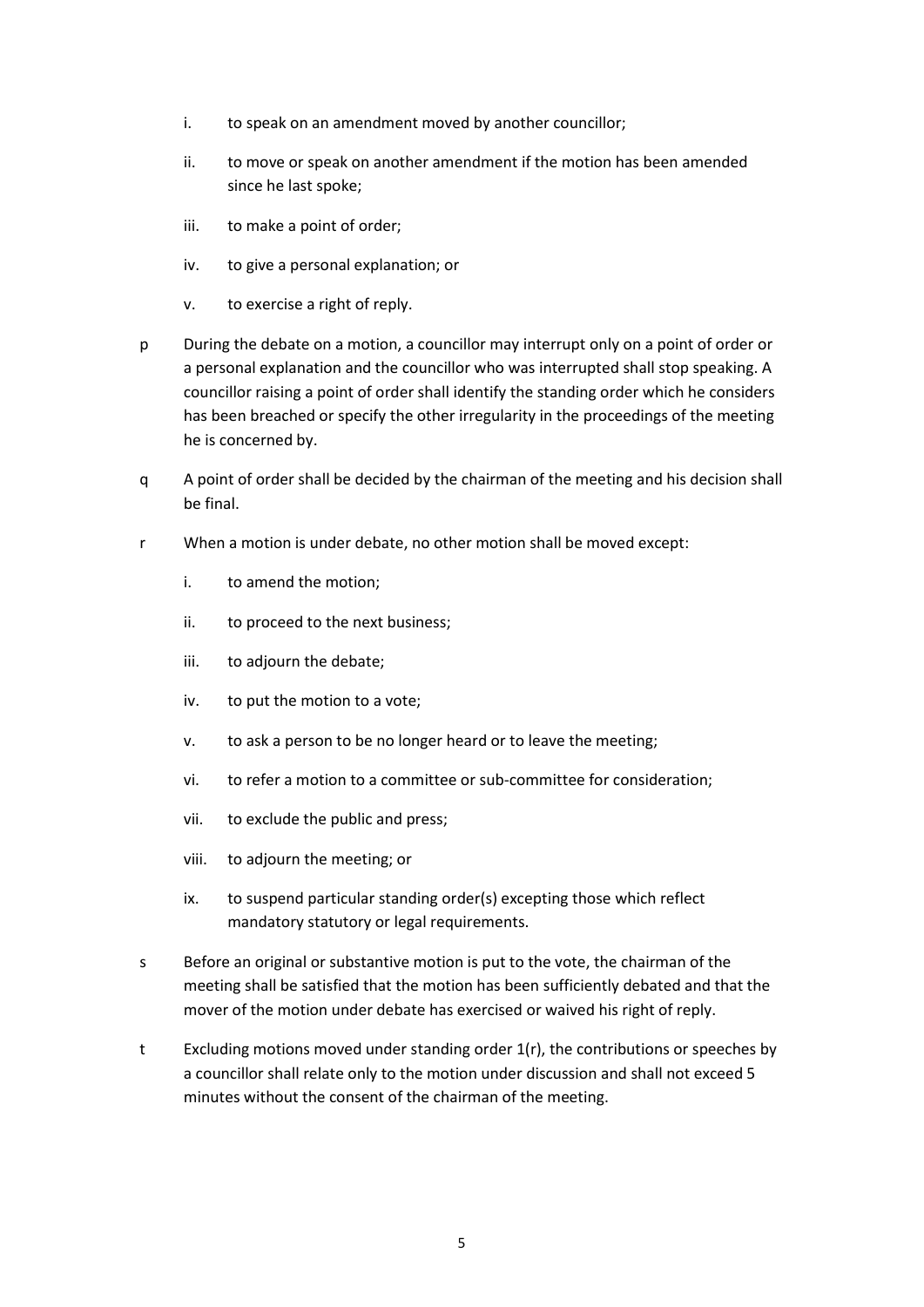#### $2.$ DISORDERLY CONDUCT AT MEETINGS

- a No person shall obstruct the transaction of business at a meeting or behave offensively or improperly. If this standing order is ignored, the chairman of the meeting shall request such person(s) to moderate or improve their conduct.
- b If person(s) disregard the request of the chairman of the meeting to moderate or improve their conduct, any councillor or the chairman of the meeting may move that the person be no longer heard or be excluded from the meeting. The motion, if seconded, shall be put to the vote without discussion.
- c If a resolution made under standing order  $2(b)$  is ignored, the chairman of the meeting may take further reasonable steps to restore order or to progress the meeting. This may include temporarily suspending or closing the meeting.

#### $3.$ MEETINGS GENERALLY

| <b>Full Council meetings</b> |  |
|------------------------------|--|
| Committee meetings           |  |
| Sub-committee meetings       |  |

- a Meetings shall not take place in premises which at the time of the meeting are used for the supply of alcohol, unless no other premises are available free of charge or at a reasonable cost.
- b The minimum three clear days for notice of a meeting does not include the day on which notice was issued, the day of the meeting, a Sunday, a day of the Christmas break, a day of the Easter break or of a bank holiday or a day appointed for public thanksgiving or mourning.
- c The minimum three clear days' public notice for a meeting does not include the day on which the notice was issued or the day of the meeting unless the meeting is convened at shorter notice.
- ● d Meetings shall be open to the public unless their presence is prejudicial to the public interest by reason of the confidential nature of the business to be transacted or for other special reasons. The public's exclusion from part or all of a meeting shall be by a resolution which shall give reasons for the public's exclusion.
	- e Members of the public may make representations, answer questions and give evidence at a meeting which they are entitled to attend in respect of the business on the agenda.
	- f The period of time designated for public participation at a meeting in accordance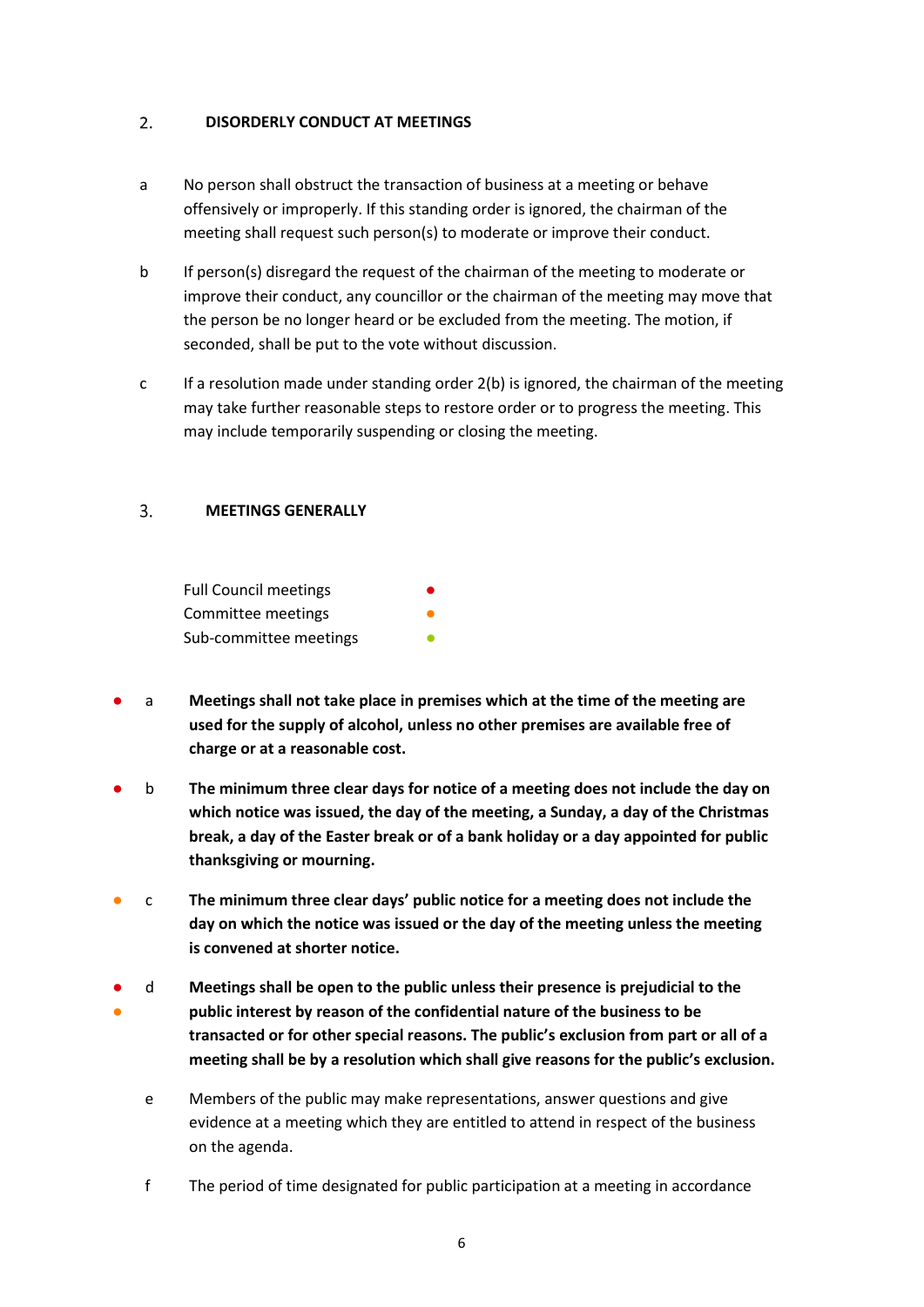with standing order 3(e) shall not exceed 15minutes unless directed by the chairman of the meeting.

- g Subject to standing order 3(f), a member of the public shall not speak for more than 5 minutes.
- h In accordance with standing order 3(e), a question shall not require a response at the meeting nor start a debate on the question. The chairman of the meeting may direct that a written or oral response be given.
- i A person speaking at a meeting may be seated when speaking.
- j A person who speaks at a meeting shall direct his comments to the chairman of the meeting.
- k Only one person is permitted to speak at a time. If more than one person wants to speak, the chairman of the meeting shall direct the order of speaking.
- ● l Subject to standing order 3(m), a person who attends a meeting is permitted to report on the meeting whilst the meeting is open to the public. To "report" means to film, photograph, make an audio recording of meeting proceedings, use any other means for enabling persons not present to see or hear the meeting as it takes place or later or to report or to provide oral or written commentary about the meeting so that the report or commentary is available as the meeting takes place or later to persons not present.
- ● m A person present at a meeting may not provide an oral report or oral commentary about a meeting as it takes place without permission.
- ● n The press shall be provided with reasonable facilities for the taking of their report of all or part of a meeting at which they are entitled to be present.
- o Subject to standing orders which indicate otherwise, anything authorised or required to be done by, to or before the Chairman of the Council may in his absence be done by, to or before the Vice-Chairman of the Council (if there is one).
- p The Chairman of the Council, if present, shall preside at a meeting. If the Chairman is absent from a meeting, the Vice-Chairman of the Council (if there is one) if present, shall preside. If both the Chairman and the Vice-Chairman are absent from a meeting, a councillor as chosen by the councillors present at the meeting shall preside at the meeting.
- ● q Subject to a meeting being quorate, all questions at a meeting shall be decided by a majority of the councillors and non-councillors with voting rights present and
- **。** voting.
- r The chairman of a meeting may give an original vote on any matter put to the
- vote, and in the case of an equality of votes may exercise his casting vote whether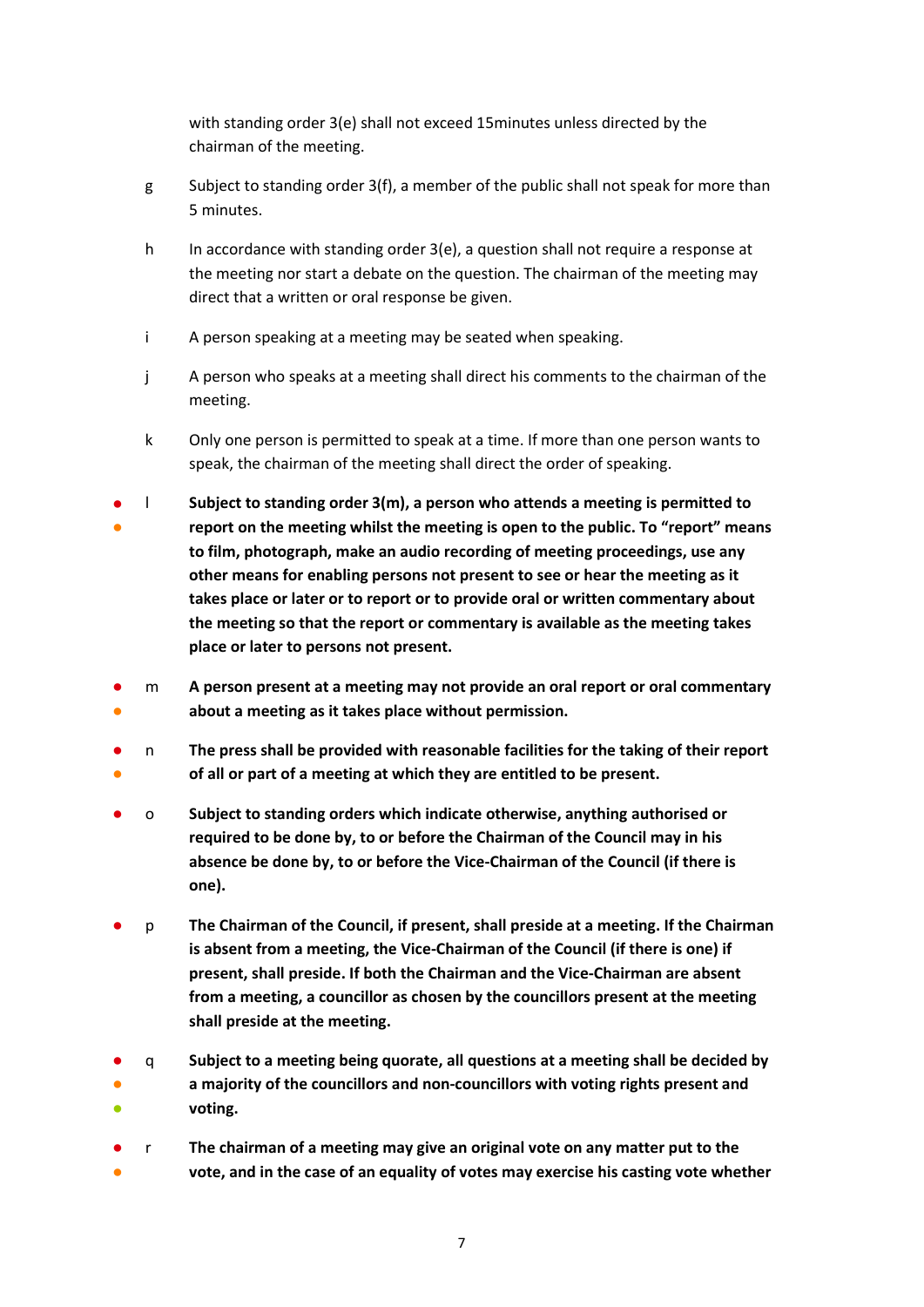## ● or not he gave an original vote.

See standing orders 5(h) and (i) for the different rules that apply in the election of the Chairman of the Council at the annual meeting of the Council.

- s Unless standing orders provide otherwise, voting on a question shall be by a show of hands. At the request of a councillor, the voting on any question shall be recorded so as to show whether each councillor present and voting gave his vote for or against that question. Such a request shall be made before moving on to the next item of business on the agenda.
	- t The minutes of a meeting shall include an accurate record of the following:
		- i. the time and place of the meeting;
		- ii. the names of councillors who are present and the names of councillors who are absent;
		- iii. interests that have been declared by councillors and non-councillors with voting rights;
		- iv. the grant of dispensations (if any) to councillors and non-councillors with voting rights;
		- v. whether a councillor or non-councillor with voting rights left the meeting when matters that they held interests in were being considered;
		- vi. if there was a public participation session; and
		- vii. the resolutions made.
- u A councillor or a non-councillor with voting rights who has a disclosable pecuniary
- ● interest or another interest as set out in the Council's code of conduct in a matter being considered at a meeting is subject to statutory limitations or restrictions under the code on his right to participate and vote on that matter.
- $v$  No business may be transacted at a meeting unless at least one-third of the whole number of members of the Council are present and in no case shall the quorum of a meeting be less than three.

See standing order 4d(viii) for the quorum of a committee or sub-committee meeting.

- ● w If a meeting is or becomes inquorate no business shall be transacted and the meeting shall be closed. The business on the agenda for the meeting shall be
- adjourned to another meeting.
	- x A meeting shall not exceed a period of 2.5 hours.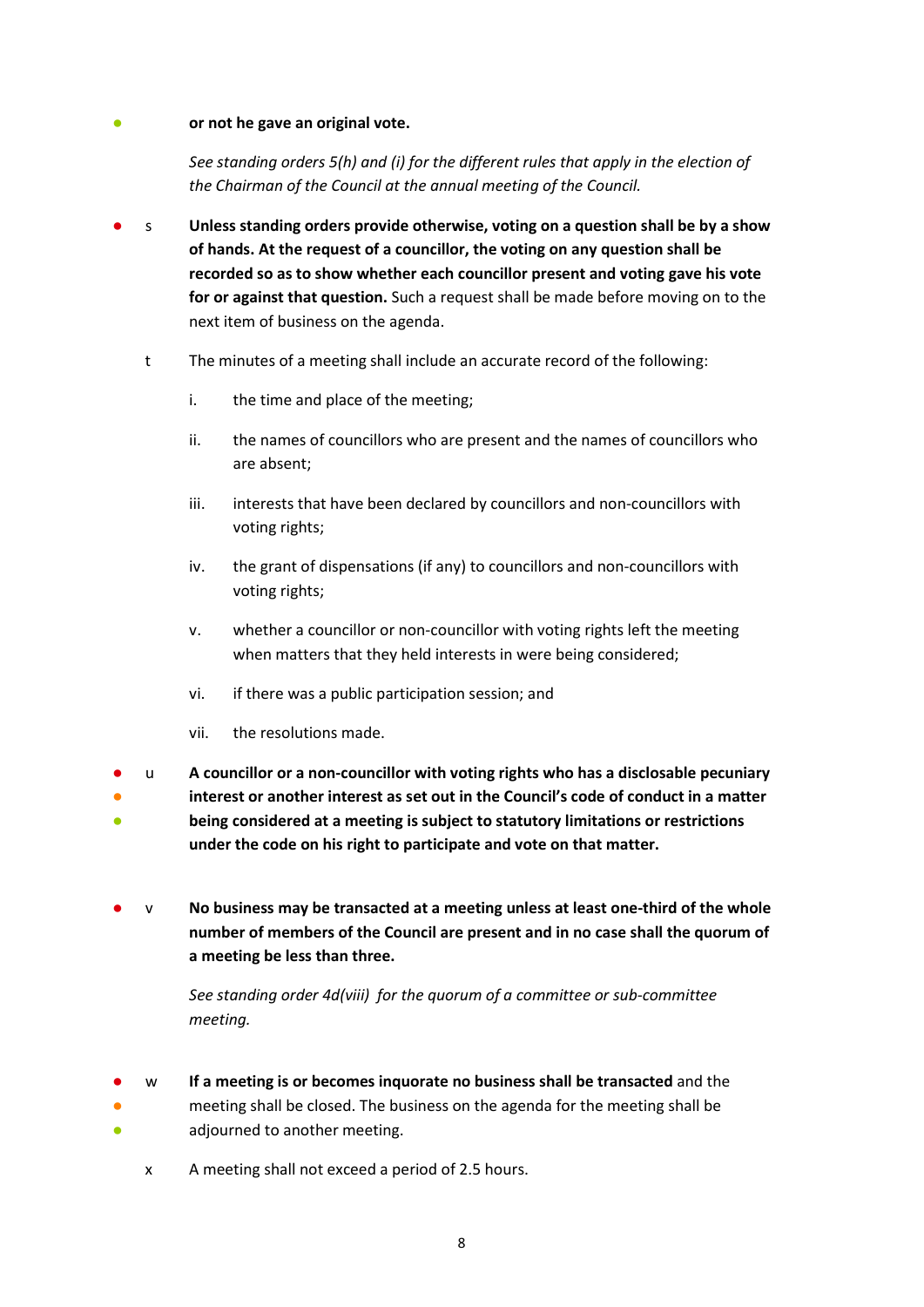#### $\overline{4}$ . COMMITTEES AND SUB-COMMITTEES

- a Unless the Council determines otherwise, a committee may appoint a subcommittee whose terms of reference and members shall be determined by the committee.
- b The members of a committee may include non-councillors unless it is a committee which regulates and controls the finances of the Council.
- c Unless the Council determines otherwise, all the members of an advisory committee and a sub-committee of the advisory committee may be non-councillors.
- d The Council may appoint standing committees or other committees as may be necessary, and:
	- i. shall determine their terms of reference;
	- ii. shall determine the number and time of the ordinary meetings of a standing committee up until the date of the next annual meeting of the Council;
	- iii. shall permit a committee, other than in respect of the ordinary meetings of a committee, to determine the number and time of its meetings;
	- iv. shall, subject to standing orders 4(b) and (c), appoint and determine the terms of office of members of such a committee;
	- v. may, subject to standing orders 4(b) and (c), appoint and determine the terms of office of the substitute members to a committee whose role is to replace the ordinary members at a meeting of a committee if the ordinary members of the committee confirm to the Proper Officer 3 days before the meeting that they are unable to attend;
	- vi. shall, after it has appointed the members of a standing committee, appoint the chairman of the standing committee;
	- vii. shall permit a committee other than a standing committee, to appoint its own chairman at the first meeting of the committee;
	- viii. shall determine the place, notice requirements and quorum for a meeting of a committee and a sub-committee which, in both cases, shall be no less than three;
	- ix. shall determine if the public may participate at a meeting of a committee;
	- x. shall determine if the public and press are permitted to attend the meetings of a sub-committee and also the advance public notice requirements, if any, required for the meetings of a sub-committee;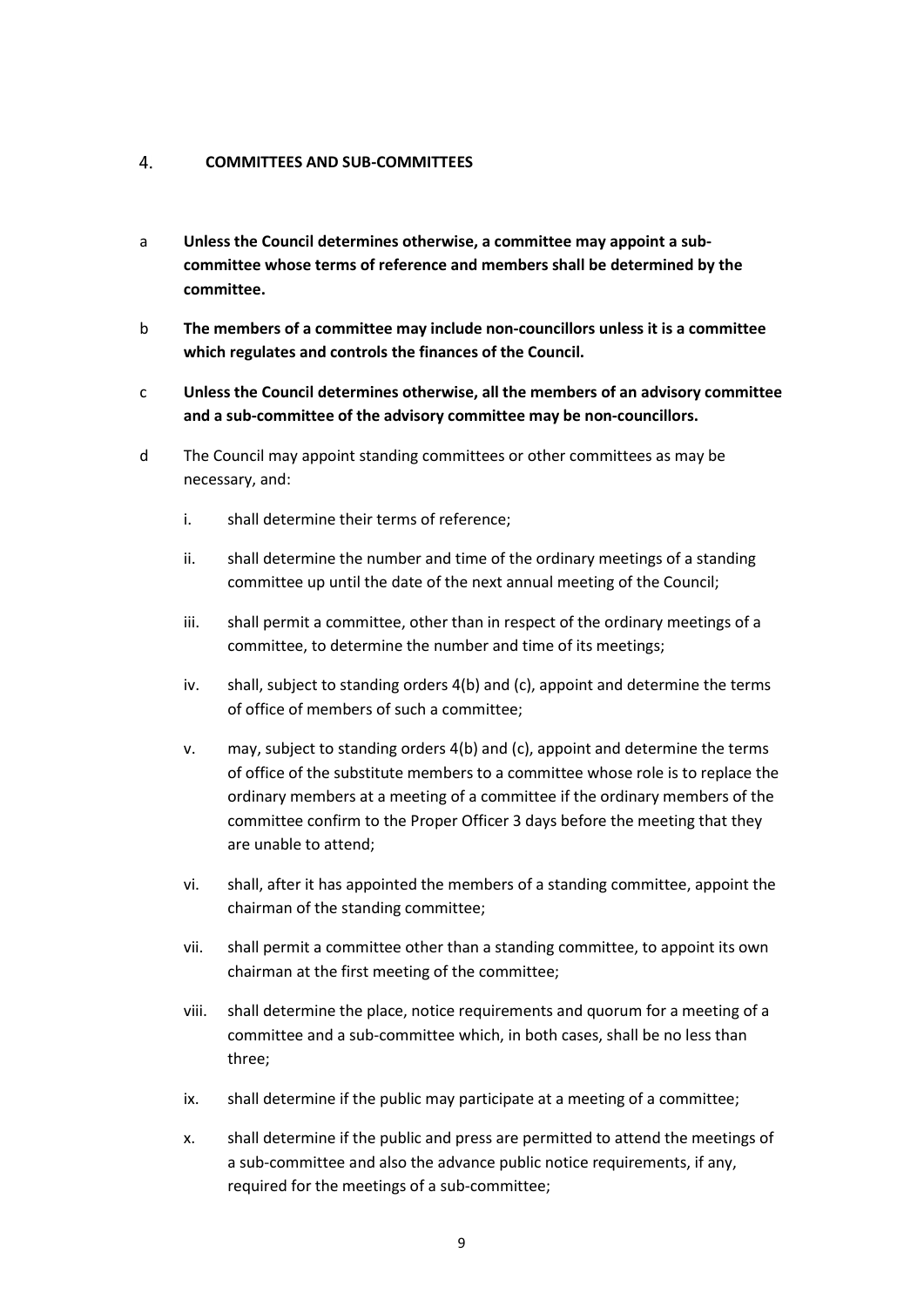- xi. shall determine if the public may participate at a meeting of a sub-committee that they are permitted to attend; and
- xii. may dissolve a committee or a sub-committee.

#### ORDINARY COUNCIL MEETINGS 5.

- a In an election year, the annual meeting of the Council shall be held on or within 14 days following the day on which the councillors elected take office.
- b In a year which is not an election year, the annual meeting of the Council shall be held on such day in May as the Council decides.
- c If no other time is fixed, the annual meeting of the Council shall take place at 6pm.
- d In addition to the annual meeting of the Council, at least three other ordinary meetings shall be held in each year on such dates and times as the Council decides.
- e The first business conducted at the annual meeting of the Council shall be the election of the Chairman and Vice-Chairman (if there is one) of the Council.
- f The Chairman of the Council, unless he has resigned or becomes disqualified, shall continue in office and preside at the annual meeting until his successor is elected at the next annual meeting of the Council.
- g The Vice-Chairman of the Council, if there is one, unless he resigns or becomes disqualified, shall hold office until immediately after the election of the Chairman of the Council at the next annual meeting of the Council.
- h In an election year, if the current Chairman of the Council has not been re-elected as a member of the Council, he shall preside at the annual meeting until a successor Chairman of the Council has been elected. The current Chairman of the Council shall not have an original vote in respect of the election of the new Chairman of the Council but shall give a casting vote in the case of an equality of votes.
- i In an election year, if the current Chairman of the Council has been re-elected as a member of the Council, he shall preside at the annual meeting until a new Chairman of the Council has been elected. He may exercise an original vote in respect of the election of the new Chairman of the Council and shall give a casting vote in the case of an equality of votes.
- j Following the election of the Chairman of the Council and Vice-Chairman (if there is one) of the Council at the annual meeting, the business of the council shall include:
	- i. In an election year, delivery by the Chairman of the Council and councillors of their acceptance of office forms unless the Council resolves for this to be done at a later date. In a year which is not an election year, delivery by the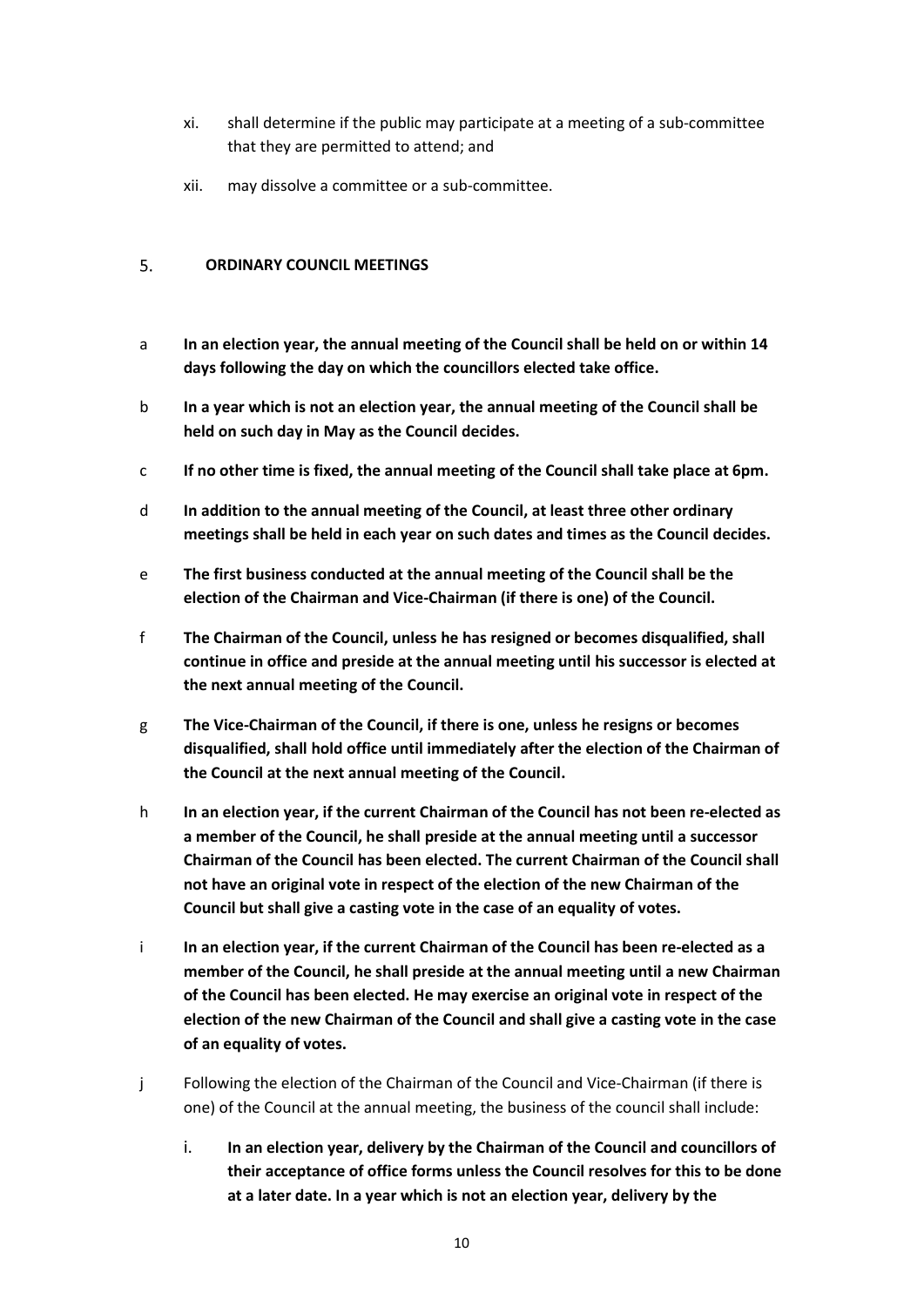# Chairman of the Council of his acceptance of office form unless the Council resolves for this to be done at a later date;

- ii. Confirmation of the accuracy of the minutes of the last meeting of the Council;
- iii. Receipt of the minutes of the last meeting of a committee;
- iv. Consideration of the recommendations made by a committee;
- v. Review of delegation arrangements to committees, sub-committees, staff and other local authorities;
- vi. Review of the terms of reference for committees;
- vii. Appointment of members to existing committees;
- viii. Appointment of any new committees in accordance with standing order 4;
- ix. Review and adoption of appropriate standing orders and financial regulations;
- x. Review of arrangements (including legal agreements) with other local authorities, not-for-profit bodies and businesses.
- xi. Review of representation on or work with external bodies and arrangements for reporting back;
- xii. In an election year, to make arrangements with a view to the Council becoming eligible to exercise the general power of competence in the future;
- xiii. Review of inventory of land and other assets including buildings and office equipment;
- xiv. Confirmation of arrangements for insurance cover in respect of all insurable risks;
- xv. Review of the Council's and/or staff subscriptions to other bodies;
- xvi. Review of the Council's complaints procedure;
- xvii. Review of the Council's policies, procedures and practices in respect of its obligations under freedom of information and data protection legislation (see also standing orders 11, 20 and 21);
- xviii. Review of the Council's policy for dealing with the press/media;
- xix. Review of the Council's employment policies and procedures;
- xx. Review of the Council's expenditure incurred under s.137 of the Local Government Act 1972 or the general power of competence.
- xxi. Determining the time and place of ordinary meetings of the Council up to and including the next annual meeting of the Council.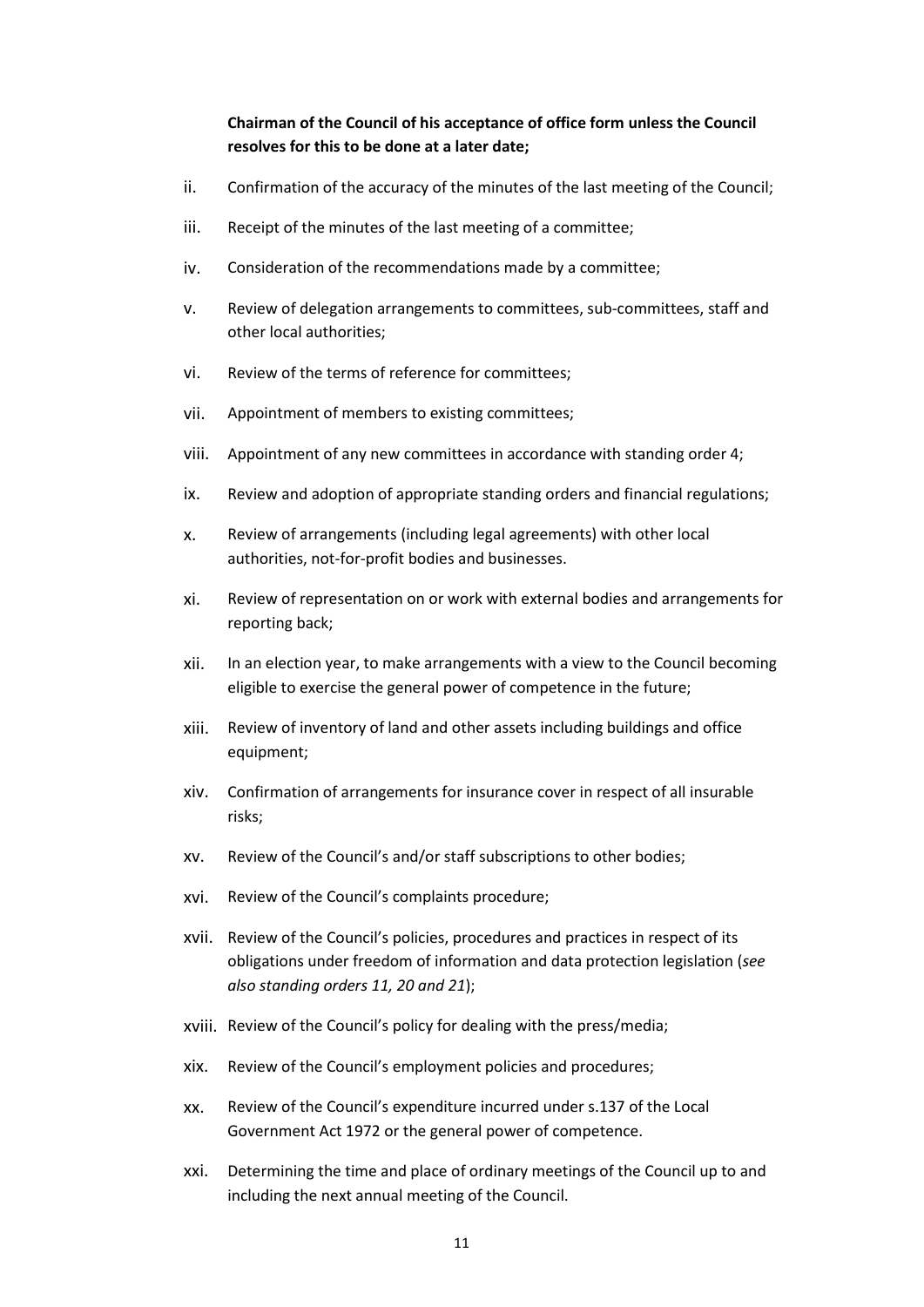## 6. EXTRAORDINARY MEETINGS OF THE COUNCIL, COMMITTEES AND SUB-**COMMITTEES**

- a The Chairman of the Council may convene an extraordinary meeting of the Council at any time.
- b If the Chairman of the Council does not call an extraordinary meeting of the Council within seven days of having been requested in writing to do so by two councillors, any two councillors may convene an extraordinary meeting of the Council. The public notice giving the time, place and agenda for such a meeting shall be signed by the two councillors.
- c The chairman of a committee [or a sub-committee] may convene an extraordinary meeting of the committee [or the sub-committee] at any time.
- d If the chairman of a committee [or a sub-committee] does not call an extraordinary meeting within 14 days of having been requested to do so by 2 members of the committee [or the sub-committee], any 2 members of the committee [or the subcommittee] may convene an extraordinary meeting of the committee [or a subcommittee].

#### $7<sub>1</sub>$ PREVIOUS RESOLUTIONS

- a A resolution shall not be reversed within six months except either by a special motion, which requires written notice by at least 2 councillors to be given to the Proper Officer in accordance with standing order 9, or by a motion moved in pursuance of the recommendation of a committee or a sub-committee.
- b When a motion moved pursuant to standing order 7(a) has been disposed of, no similar motion may be moved for a further six months.

#### 8. VOTING ON APPOINTMENTS

a Where more than two persons have been nominated for a position to be filled by the Council and none of those persons has received an absolute majority of votes in their favour, the name of the person having the least number of votes shall be struck off the list and a fresh vote taken. This process shall continue until a majority of votes is given in favour of one person. A tie in votes may be settled by the casting vote exercisable by the chairman of the meeting.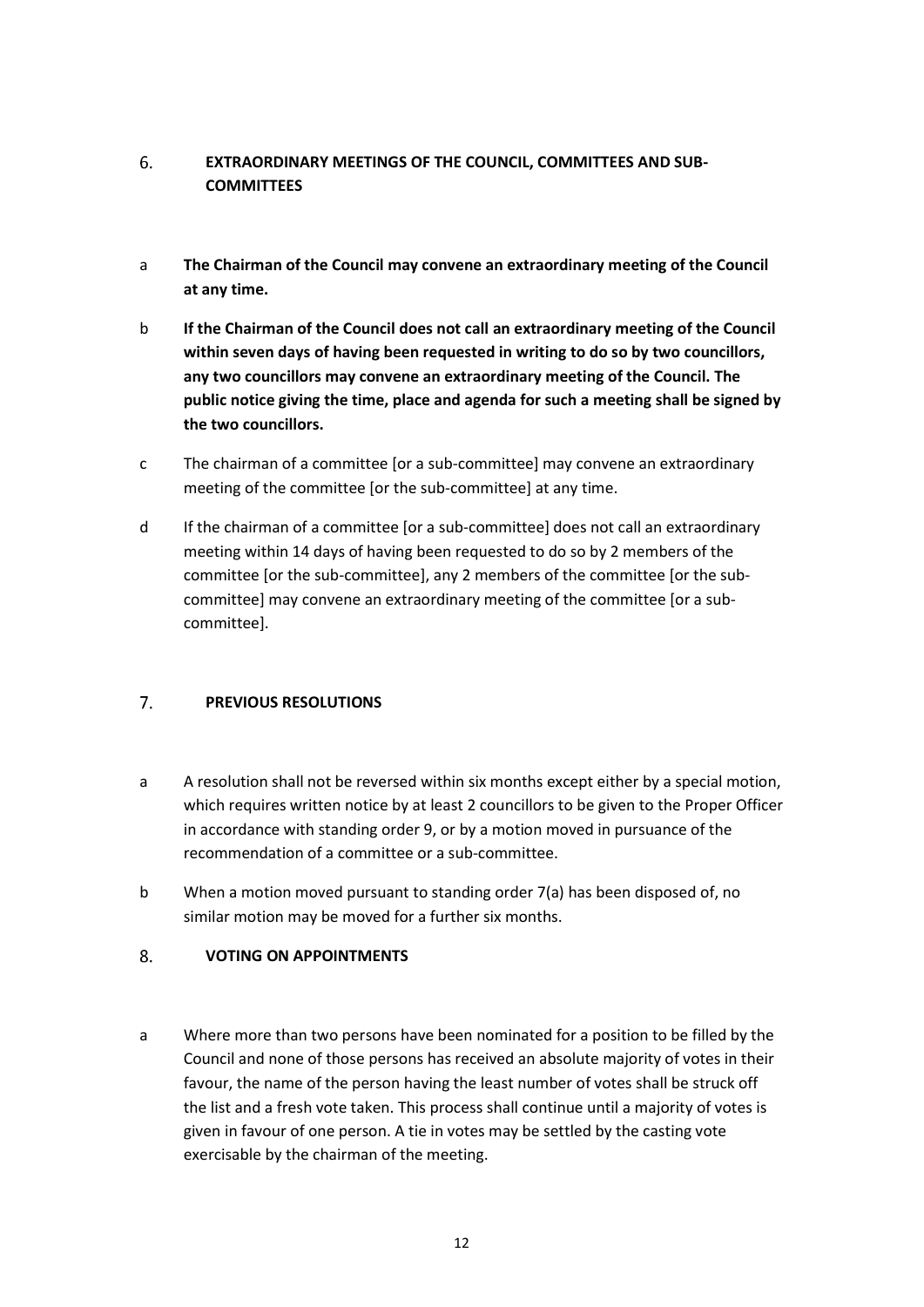### 9. MOTIONS FOR A MEETING THAT REQUIRE WRITTEN NOTICE TO BE GIVEN TO THE PROPER OFFICER

- a A motion shall relate to the responsibilities of the meeting for which it is tabled and in any event shall relate to the performance of the Council's statutory functions, powers and obligations or an issue which specifically affects the Council's area or its residents.
- b No motion may be moved at a meeting unless it is on the agenda and the mover has given written notice of its wording to the Proper Officer at least 7 clear days before the meeting. Clear days do not include the day of the notice or the day of the meeting.
- c The Proper Officer may, before including a motion on the agenda received in accordance with standing order 9(b), correct obvious grammatical or typographical errors in the wording of the motion.
- d If the Proper Officer considers the wording of a motion received in accordance with standing order 9(b) is not clear in meaning, the motion shall be rejected until the mover of the motion resubmits it, so that it can be understood, in writing, to the Proper Officer at least 4 clear days before the meeting.
- e If the wording or subject of a proposed motion is considered improper, the Proper Officer shall consult with the chairman of the forthcoming meeting or, as the case may be, the councillors who have convened the meeting, to consider whether the motion shall be included in the agenda or rejected.
- f The decision of the Proper Officer as to whether or not to include the motion on the agenda shall be final.
- g Motions received shall be recorded and numbered in the order that they are received.
- h Motions rejected shall be recorded with an explanation by the Proper Officer of the reason for rejection.

#### 10. MOTIONS AT A MEETING THAT DO NOT REQUIRE WRITTEN NOTICE

- a The following motions may be moved at a meeting without written notice to the Proper Officer:
	- i. to correct an inaccuracy in the draft minutes of a meeting;
	- ii. to move to a vote;
	- iii. to defer consideration of a motion;
	- iv. to refer a motion to a particular committee or sub-committee;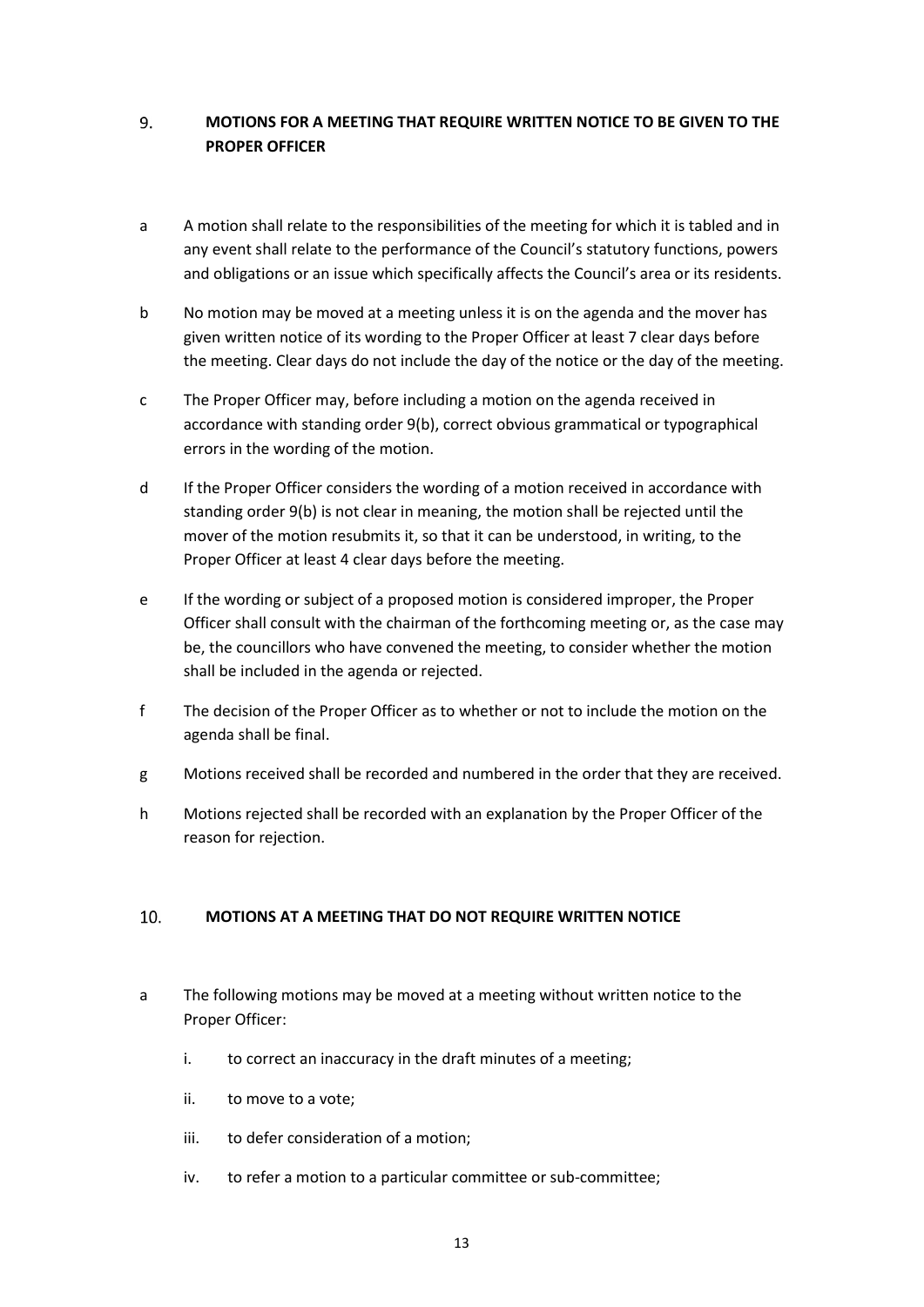- v. to appoint a person to preside at a meeting;
- vi. to change the order of business on the agenda;
- vii. to proceed to the next business on the agenda;
- viii. to require a written report;
- ix. to appoint a committee or sub-committee and their members;
- x. to extend the time limits for speaking;
- xi. to exclude the press and public from a meeting in respect of confidential or other information which is prejudicial to the public interest;
- xii. to not hear further from a councillor or a member of the public;
- xiii. to exclude a councillor or member of the public for disorderly conduct;
- xiv. to temporarily suspend the meeting;
- xv. to suspend a particular standing order (unless it reflects mandatory statutory or legal requirements);
- xvi. to adjourn the meeting; or
- xvii. to close the meeting.

#### 11. MANAGEMENT OF INFORMATION

See also standing order 20.

- a The Council shall have in place and keep under review, technical and organisational measures to keep secure information (including personal data) which it holds in paper and electronic form. Such arrangements shall include deciding who has access to personal data and encryption of personal data.
- b The Council shall have in place, and keep under review, policies for the retention and safe destruction of all information (including personal data) which it holds in paper and electronic form. The Council's retention policy shall confirm the period for which information (including personal data) shall be retained or if this is not possible the criteria used to determine that period (e.g. the Limitation Act 1980).
- c The agenda, papers that support the agenda and the minutes of a meeting shall not disclose or otherwise undermine confidential information or personal data without legal justification.
- d Councillors, staff, the Council's contractors and agents shall not disclose confidential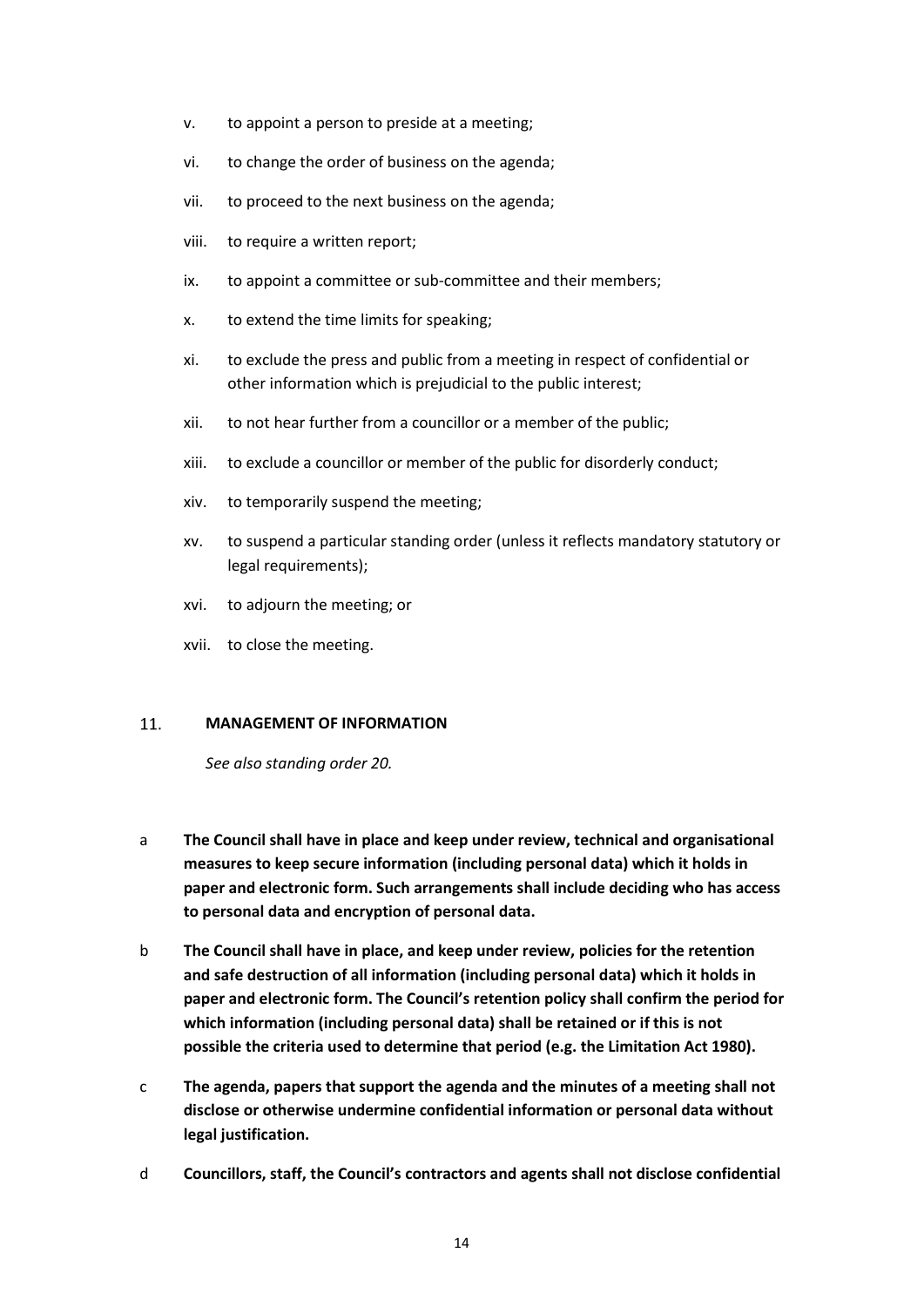information or personal data without legal justification.

#### $12.$ DRAFT MINUTES

| <b>Full Council meetings</b> |  |
|------------------------------|--|
| Committee meetings           |  |
| Sub-committee meetings       |  |

- a If the draft minutes of a preceding meeting have been served on councillors with the agenda to attend the meeting at which they are due to be approved for accuracy, they shall be taken as read.
- b There shall be no discussion about the draft minutes of a preceding meeting except in relation to their accuracy. A motion to correct an inaccuracy in the draft minutes shall be moved in accordance with standing order 10(a)(i).
- c The accuracy of draft minutes, including any amendment(s) made to them, shall be confirmed by resolution and shall be signed by the chairman of the meeting and stand as an accurate record of the meeting to which the minutes relate.
- d If the chairman of the meeting does not consider the minutes to be an accurate record of the meeting to which they relate, he shall sign the minutes and include a paragraph in the following terms or to the same effect:

"The chairman of this meeting does not believe that the minutes of the meeting of the ( ) held on [date] in respect of ( ) were a correct record but his view was not upheld by the meeting and the minutes are confirmed as an accurate record of the proceedings."

- ● ● e If the Council's gross annual income or expenditure (whichever is higher) does not exceed £25,000, it shall publish draft minutes on a website which is publicly accessible and free of charge not later than one month after the meeting has taken place.
	- f Subject to the publication of draft minutes in accordance with standing order 12(e) and standing order 20(a) and following a resolution which confirms the accuracy of the minutes of a meeting, the draft minutes or recordings of the meeting for which approved minutes exist shall be destroyed.

#### 13. CODE OF CONDUCT AND DISPENSATIONS

See also standing order 3(u).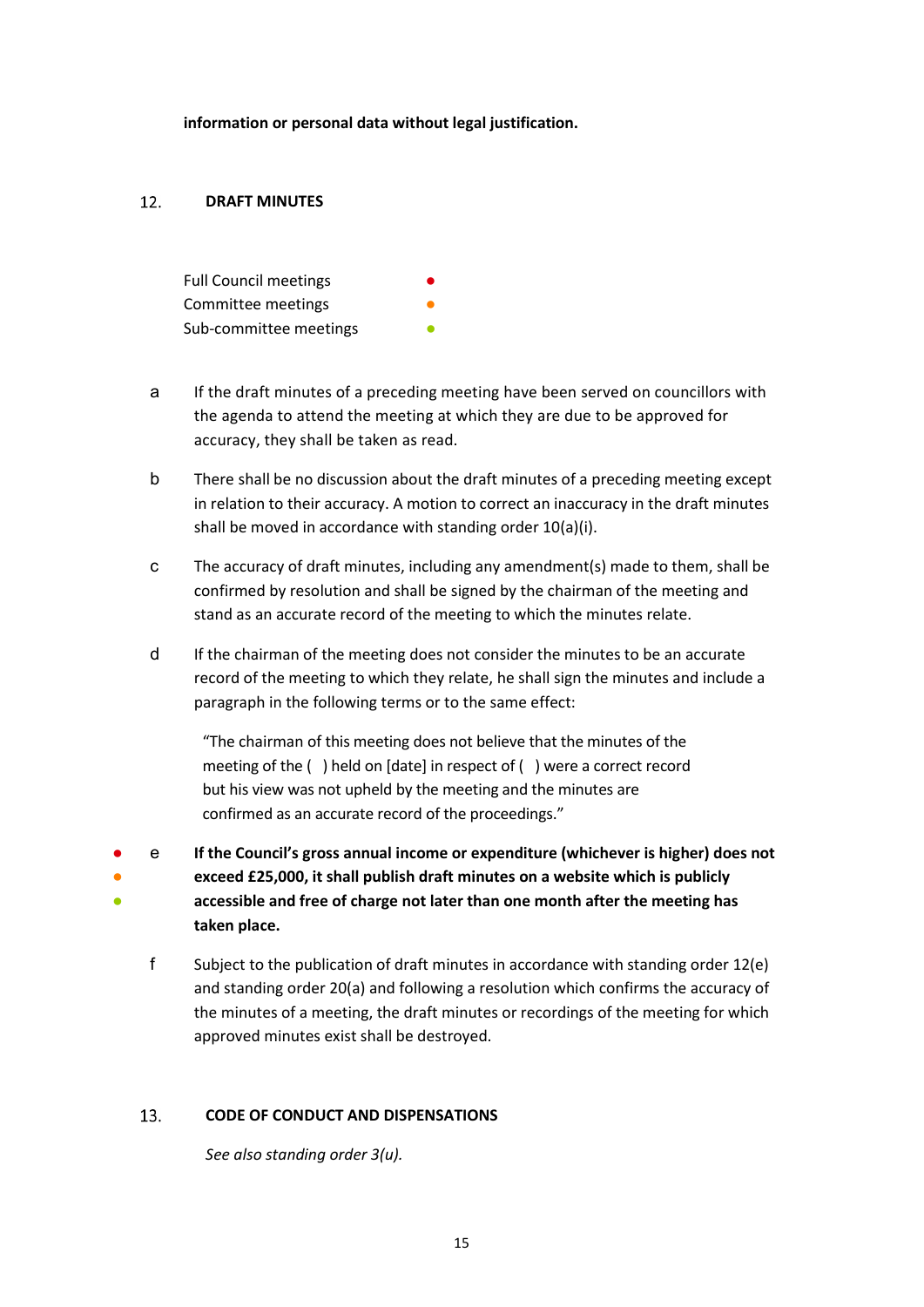- a All councillors and non-councillors with voting rights shall observe the code of conduct adopted by the Council.
- b Unless he has been granted a dispensation, a councillor or non-councillor with voting rights shall withdraw from a meeting when it is considering a matter in which he has a disclosable pecuniary interest. He may return to the meeting after it has considered the matter in which he had the interest.
- c Unless he has been granted a dispensation, a councillor or non-councillor with voting rights shall withdraw from a meeting when it is considering a matter in which he has another interest if so required by the Council's code of conduct. He may return to the meeting after it has considered the matter in which he had the interest.
- d Dispensation requests shall be in writing and submitted to the Proper Officer as soon as possible before the meeting, or failing that, at the start of the meeting for which the dispensation is required.
- e A decision as to whether to grant a dispensation shall be made by the Proper Officer.
- f A dispensation request shall confirm:
	- i. the description and the nature of the disclosable pecuniary interest or other interest to which the request for the dispensation relates;
	- ii. whether the dispensation is required to participate at a meeting in a discussion only or a discussion and a vote;
	- iii. the date of the meeting or the period (not exceeding four years) for which the dispensation is sought; and
	- iv. an explanation as to why the dispensation is sought.
- g Subject to standing orders 13(d) and (f), a dispensation request shall be considered [by the Proper Officer before the meeting or, if this is not possible, at the start of the meeting for which the dispensation is required] OR [at the beginning of the meeting of the Council, or committee or sub-committee for which the dispensation is required].
- h A dispensation may be granted in accordance with standing order 13(e) if having regard to all relevant circumstances any of the following apply:
	- i. without the dispensation the number of persons prohibited from participating in the particular business would be so great a proportion of the meeting transacting the business as to impede the transaction of the business;
	- ii. granting the dispensation is in the interests of persons living in the Council's area; or
	- iii. it is otherwise appropriate to grant a dispensation.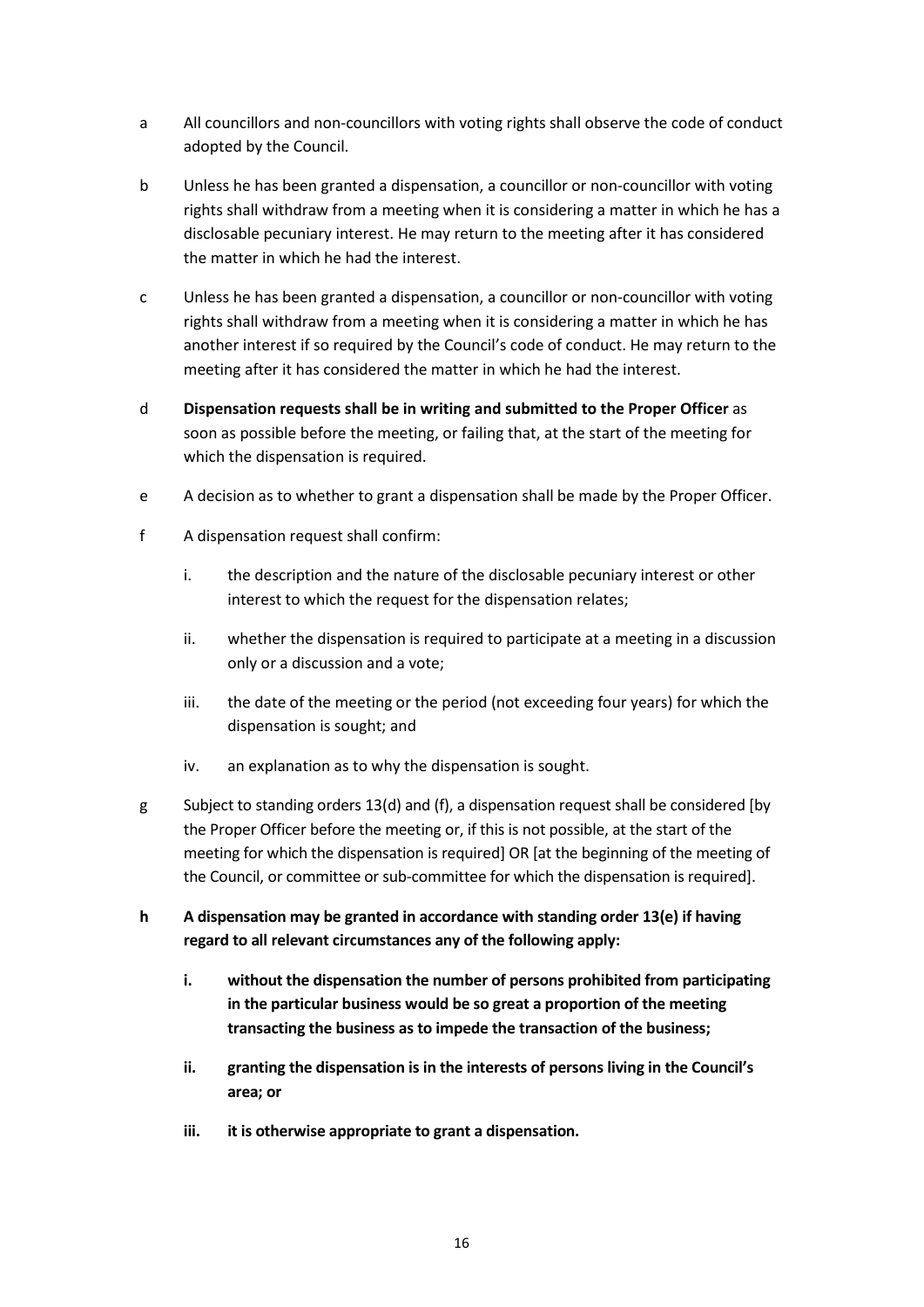#### 14. CODE OF CONDUCT COMPLAINTS

- a Upon notification by the District or Unitary Council that it is dealing with a complaint that a councillor or non-councillor with voting rights has breached the Council's code of conduct, the Proper Officer shall, subject to standing order 11, report this to the Council.
- b Where the notification in standing order 14(a) relates to a complaint made by the Proper Officer, the Proper Officer shall notify the Chairman of Council of this fact, and the Chairman shall nominate another staff member to assume the duties of the Proper Officer in relation to the complaint until it has been determined and the Council has agreed what action, if any, to take in accordance with standing order 14(d).
- c The Council may:
	- i. provide information or evidence where such disclosure is necessary to investigate the complaint or is a legal requirement;
	- ii. seek information relevant to the complaint from the person or body with statutory responsibility for investigation of the matter;
- d Upon notification by the District or Unitary Council that a councillor or noncouncillor with voting rights has breached the Council's code of conduct, the Council shall consider what, if any, action to take against him. Such action excludes disqualification or suspension from office.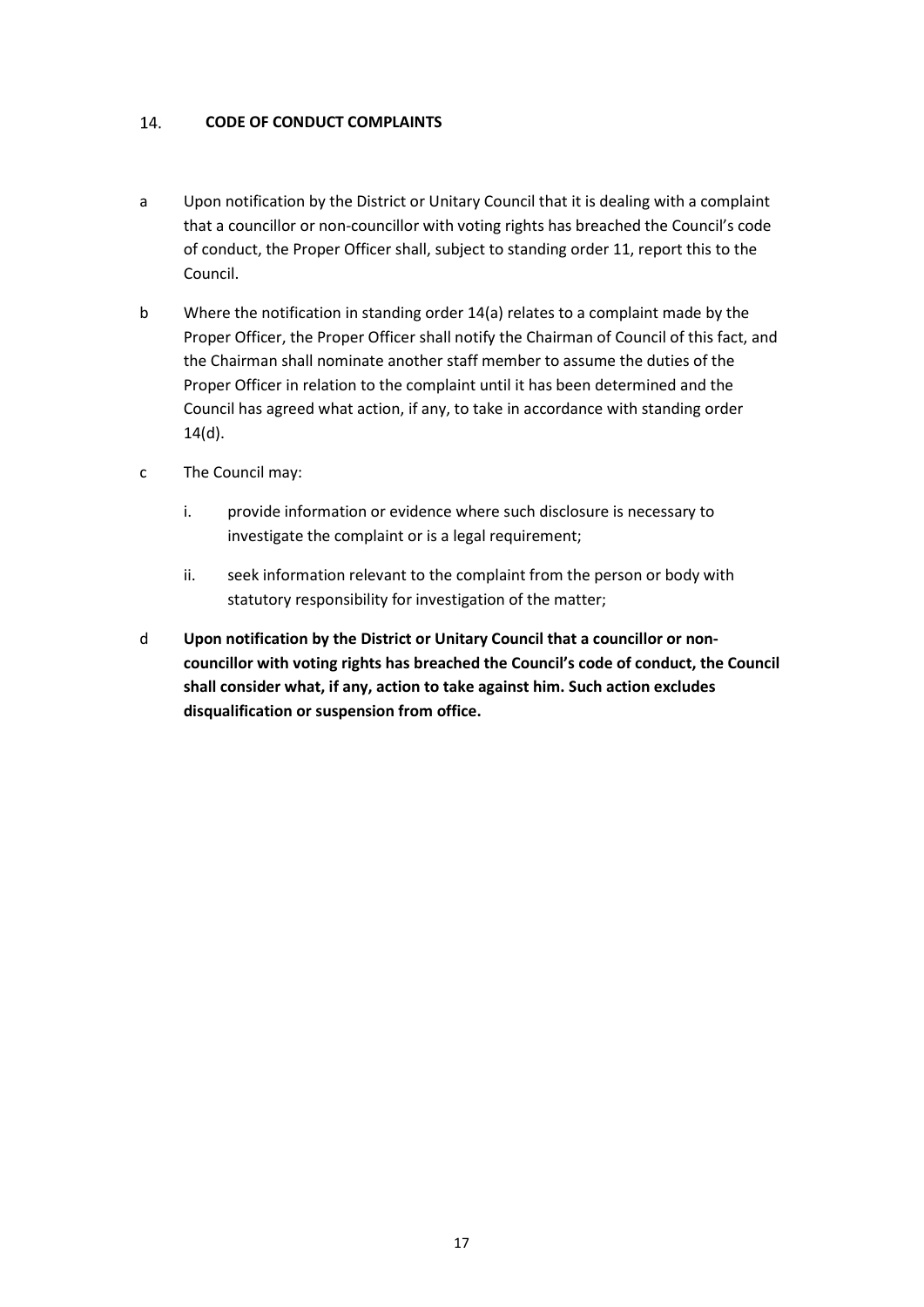#### 15. PROPER OFFICER

- a The Proper Officer shall be either (i) the clerk or (ii) other staff member(s) nominated by the Council to undertake the work of the Proper Officer when the Proper Officer is absent.
- b The Proper Officer shall:
	- i. at least three clear days before a meeting of the council, a committee or a sub-committee,
		- serve on councillors by delivery or post at their residences or by email authenticated in such manner as the Proper Officer thinks fit, a signed summons confirming the time, place and the agenda (provided the councillor has consented to service by email), and
		- Provide, in a conspicuous place, public notice of the time, place and agenda (provided that the public notice with agenda of an extraordinary meeting of the Council convened by councillors is signed by them).

See standing order 3(b) for the meaning of clear days for a meeting of a full council and standing order 3(c) for the meaning of clear days for a meeting of a committee;

- ii. subject to standing order 9, include on the agenda all motions unless a councillor has given written notice at least 6 days before the meeting confirming his withdrawal of it;
- iii. convene a meeting of the Council for the election of a new Chairman of the Council, occasioned by a casual vacancy in his office;
- iv. facilitate inspection of the minute book by local government electors;
- v. receive and retain copies of byelaws made by other local authorities;
- vi. hold acceptance of office forms from councillors;
- vii. hold a copy of every councillor's register of interests;
- viii. assist with responding to requests made under freedom of information legislation and rights exercisable under data protection legislation, in accordance with the Council's relevant policies and procedures;
- ix. liaise, as appropriate, with the Council's Data Protection Officer (if there is one);
- x. receive and send general correspondence and notices on behalf of the Council except where there is a resolution to the contrary;
- xi. assist in the organisation of, storage of, access to, security of and destruction of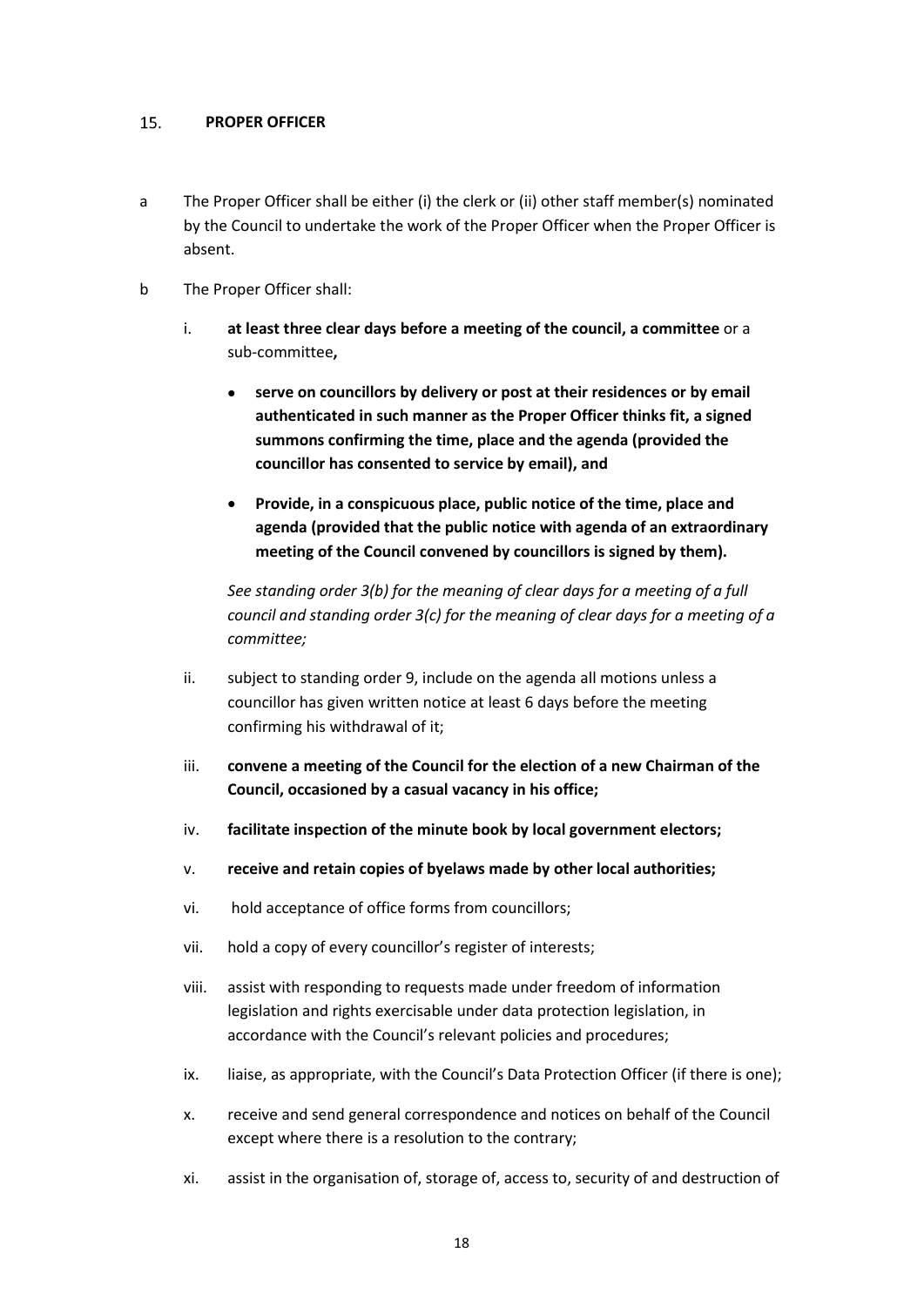information held by the Council in paper and electronic form subject to the requirements of data protection and freedom of information legislation and other legitimate requirements (e.g. the Limitation Act 1980);

- xii. arrange for legal deeds to be executed; (see also standing order 23);
- xiii. arrange or manage the prompt authorisation, approval, and instruction regarding any payments to be made by the Council in accordance with its financial regulations;
- xiv. record every planning application notified to the Council and the Council's response to the local planning authority in a book for such purpose;
- xv. refer a planning application received by the Council to the [Chairman or in his absence the Vice-Chairman (if there is one) of the Council]
- xvi. manage access to information about the Council via the publication scheme; and
- xvii. retain custody of the seal of the Council (if there is one) which shall not be used without a resolution to that effect. (see also standing order 23).

#### 16. RESPONSIBLE FINANCIAL OFFICER

a The Council shall appoint appropriate staff member(s) to undertake the work of the Responsible Financial Officer when the Responsible Financial Officer is absent.

#### 17. ACCOUNTS AND ACCOUNTING STATEMENTS

- a "Proper practices" in standing orders refer to the most recent version of "Governance and Accountability for Local Councils – a Practitioners' Guide".
- b All payments by the Council shall be authorised, approved and paid in accordance with the law, proper practices and the Council's financial regulations.
- c The Responsible Financial Officer shall supply to each councillor as soon as practicable after 30 June, 30 September and 31 December in each year a statement to summarise:
	- i. the Council's receipts and payments (or income and expenditure) for each quarter;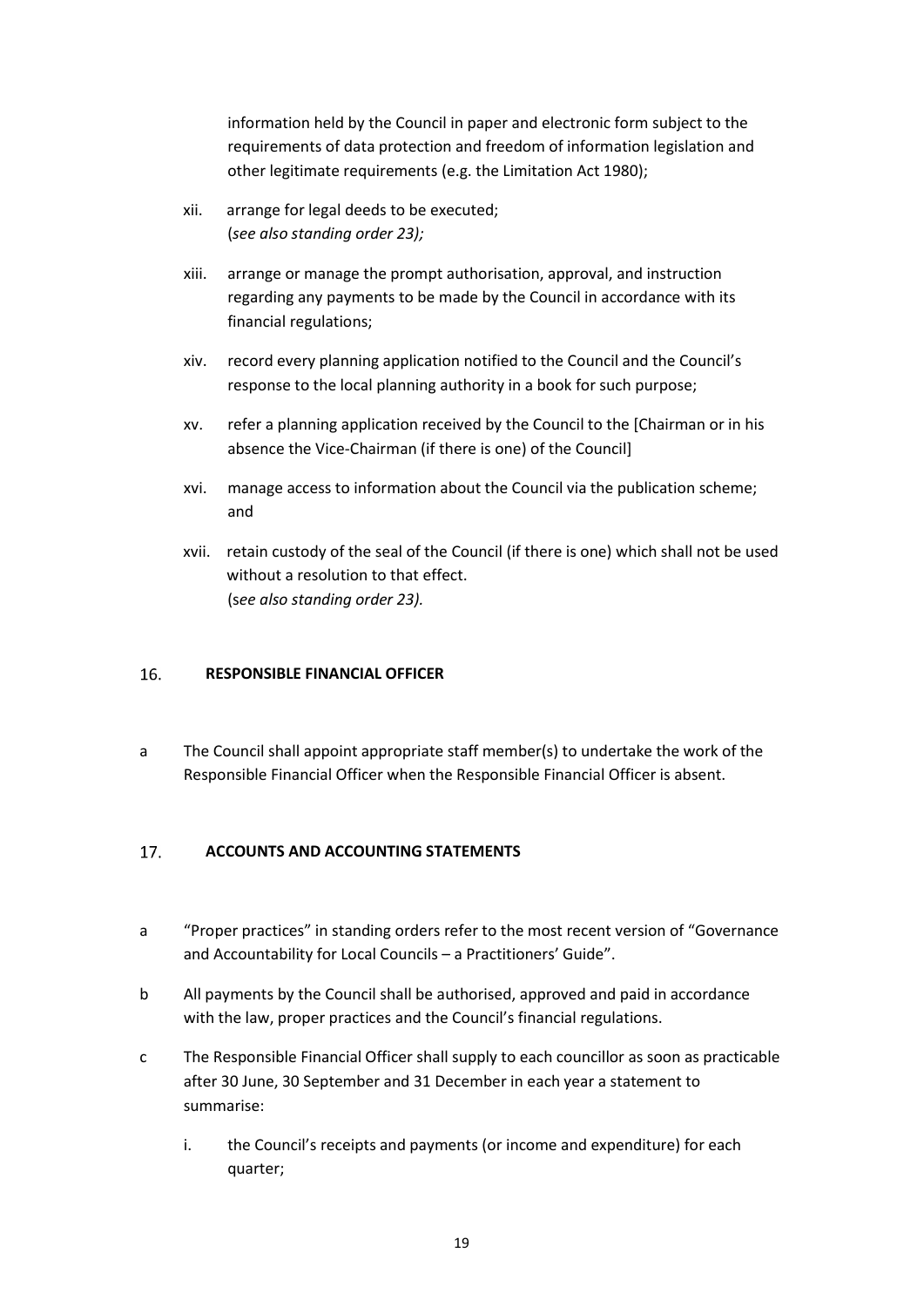- ii. the Council's aggregate receipts and payments (or income and expenditure) for the year to date;
- iii. the balances held at the end of the quarter being reported and

which includes a comparison with the budget for the financial year and highlights any actual or potential overspends.

- d As soon as possible after the financial year end at 31 March, the Responsible Financial Officer shall provide:
	- i. each councillor with a statement summarising the Council's receipts and payments (or income and expenditure) for the last quarter and the year to date for information; and
	- ii. to the Council the accounting statements for the year in the form of Section 2 of the annual governance and accountability return, as required by proper practices, for consideration and approval.
- e The year-end accounting statements shall be prepared in accordance with proper practices and apply the form of accounts determined by the Council (receipts and payments, or income and expenditure) for the year to 31 March. A completed draft annual governance and accountability return shall be presented to all councillors at least 14 days prior to anticipated approval by the Council. The annual governance and accountability return of the Council, which is subject to external audit, including the annual governance statement, shall be presented to the Council for consideration and formal approval before 30 June.

#### 18. FINANCIAL CONTROLS AND PROCUREMENT

- a. The Council shall consider and approve financial regulations drawn up by the Responsible Financial Officer, which shall include detailed arrangements in respect of the following:
	- i. the keeping of accounting records and systems of internal controls;
	- ii. the assessment and management of financial risks faced by the Council;
	- iii. the work of the independent internal auditor in accordance with proper practices and the receipt of regular reports from the internal auditor, which shall be required at least annually;
	- iv. the inspection and copying by councillors and local electors of the Council's accounts and/or orders of payments; and
	- v. whether contracts with an estimated value below £25,000 due to special circumstances are exempt from a tendering process or procurement exercise.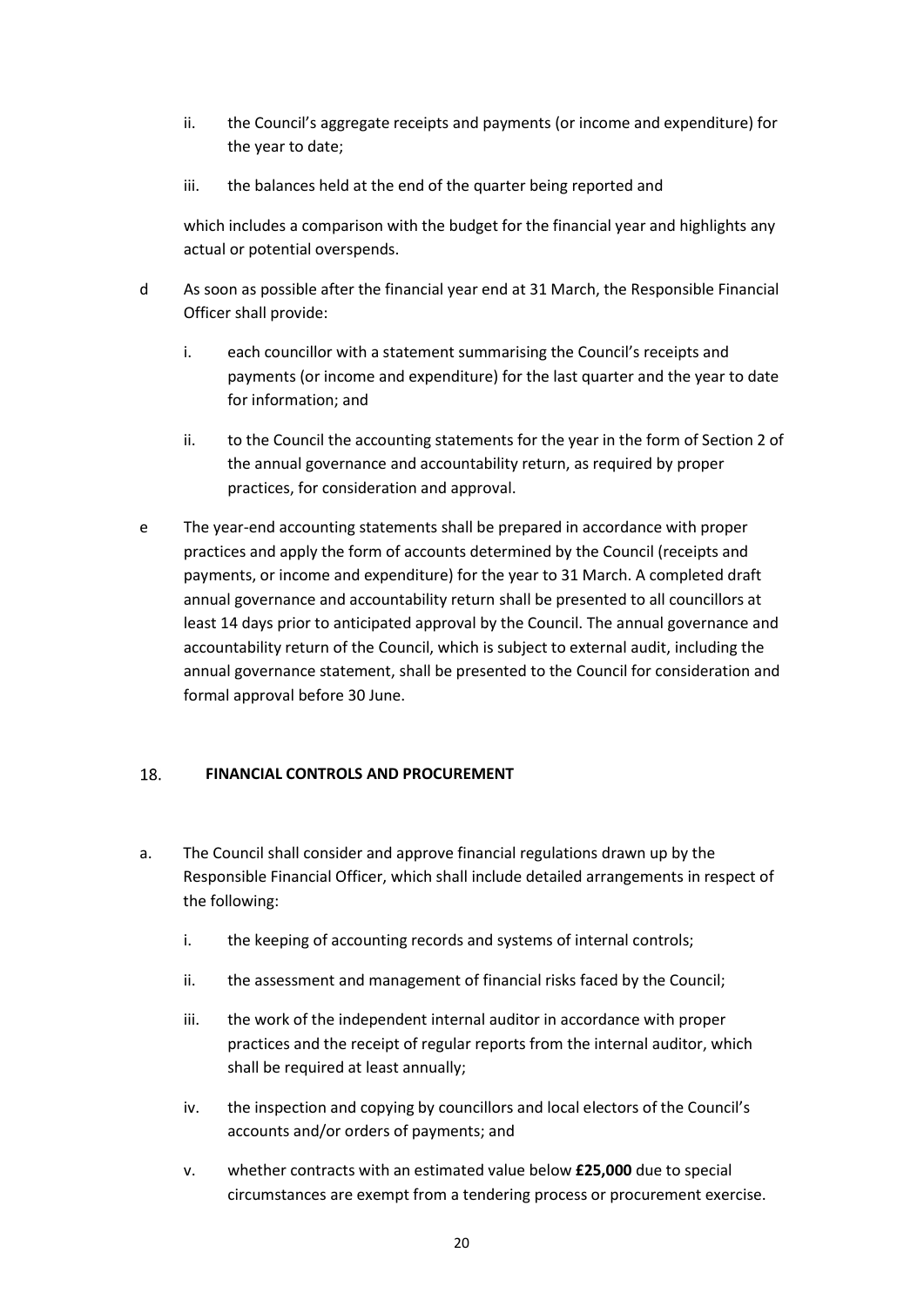- b. Financial regulations shall be reviewed regularly and at least annually for fitness of purpose.
- c. A public contract regulated by the Public Contracts Regulations 2015 with an estimated value in excess of £25,000 but less than the relevant thresholds in standing order 18(f) is subject to Regulations 109-114 of the Public Contracts Regulations 2015 which include a requirement on the Council to advertise the contract opportunity on the Contracts Finder website regardless of what other means it uses to advertise the opportunity unless it proposes to use an existing list of approved suppliers (framework agreement).
- d. Subject to additional requirements in the financial regulations of the Council, the tender process for contracts for the supply of goods, materials, services or the execution of works shall include, as a minimum, the following steps:
	- i. a specification for the goods, materials, services or the execution of works shall be drawn up;
	- ii. an invitation to tender shall be drawn up to confirm (i) the Council's specification (ii) the time, date and address for the submission of tenders (iii) the date of the Council's written response to the tender and (iv) the prohibition on prospective contractors contacting councillors or staff to encourage or support their tender outside the prescribed process;
	- iii. the invitation to tender shall be advertised in a local newspaper and in any other manner that is appropriate;
	- iv. tenders are to be submitted in writing in a sealed marked envelope addressed to the Proper Officer;
	- v. tenders shall be opened by the Proper Officer in the presence of at least one councillor after the deadline for submission of tenders has passed;
	- vi. tenders are to be reported to and considered by the appropriate meeting of the Council or a committee or sub-committee with delegated responsibility.
- e. Neither the Council, nor a committee or a sub-committee with delegated responsibility for considering tenders, is bound to accept the lowest value tender.
- f. A public contract regulated by the Public Contracts Regulations 2015 with an estimated value in excess of £181,302 for a public service or supply contract or in excess of £4,551,413 for a public works contract (or other thresholds determined by the European Commission every two years and published in the Official Journal of the European Union (OJEU)) shall comply with the relevant procurement procedures and other requirements in the Public Contracts Regulations 2015 which include advertising the contract opportunity on the Contracts Finder website and in OJEU.
- g. A public contract in connection with the supply of gas, heat, electricity, drinking water, transport services, or postal services to the public; or the provision of a port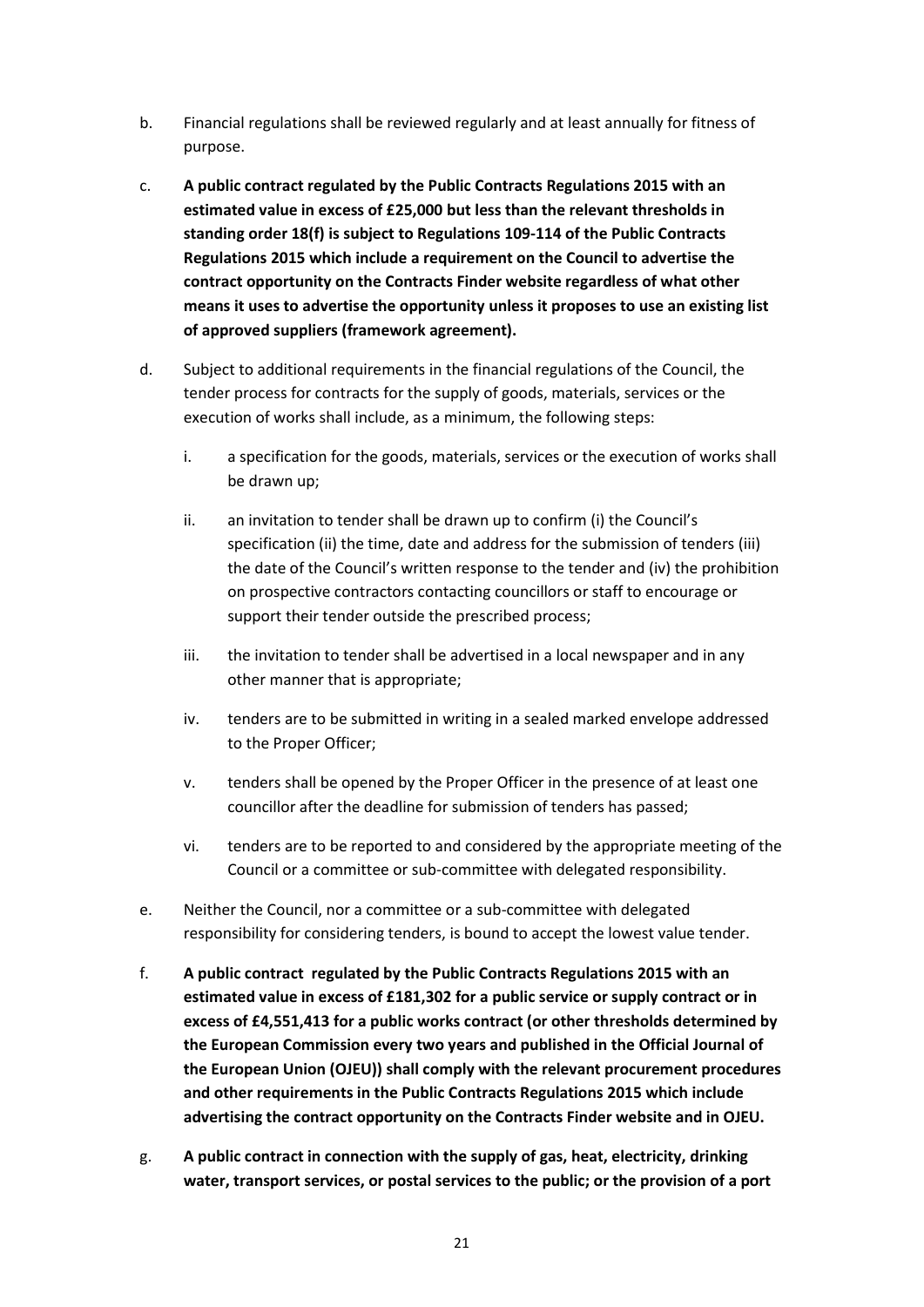or airport; or the exploration for or extraction of gas, oil or solid fuel with an estimated value in excess of £363,424 for a supply, services or design contract; or in excess of £4,551,413 for a works contract; or £820,370 for a social and other specific services contract (or other thresholds determined by the European Commission every two years and published in OJEU) shall comply with the relevant procurement procedures and other requirements in the Utilities Contracts Regulations 2016.

#### 19. HANDLING STAFF MATTERS

- a A matter personal to a member of staff that is being considered by a meeting of Council is subject to standing order 11.
- b Subject to the Council's policy regarding absences from work, the Council's most senior member of staff shall notify the chairman or, if he is not available, the vicechairman (if there is one) of absence occasioned by illness or other reason and that person shall report such absence to the council at its next meeting.
- c The chairman or in his absence, the vice-chairman shall upon a resolution conduct a review of the performance and annual appraisal of the work of staff. The reviews and appraisal shall be reported in writing and are subject to approval by resolution by [the council.
- d Subject to the Council's policy regarding the handling of grievance matters, the Council's most senior member of staff shall contact the chairman in respect of an informal or formal grievance matter, and this matter shall be reported back and progressed by resolution of council.
- e Subject to the Council's policy regarding the handling of grievance matters, if an informal or formal grievance matter raised by staff relates to the chairman or vicechairman this shall be communicated to another member of the council or an appointed committee.
- f Any persons responsible for all or part of the management of staff shall treat as confidential the written records of all meetings relating to their performance, capabilities, grievance or disciplinary matters.
- g In accordance with standing order  $11(a)$ , persons with line management responsibilities shall have access to staff records referred to in standing order 19(f).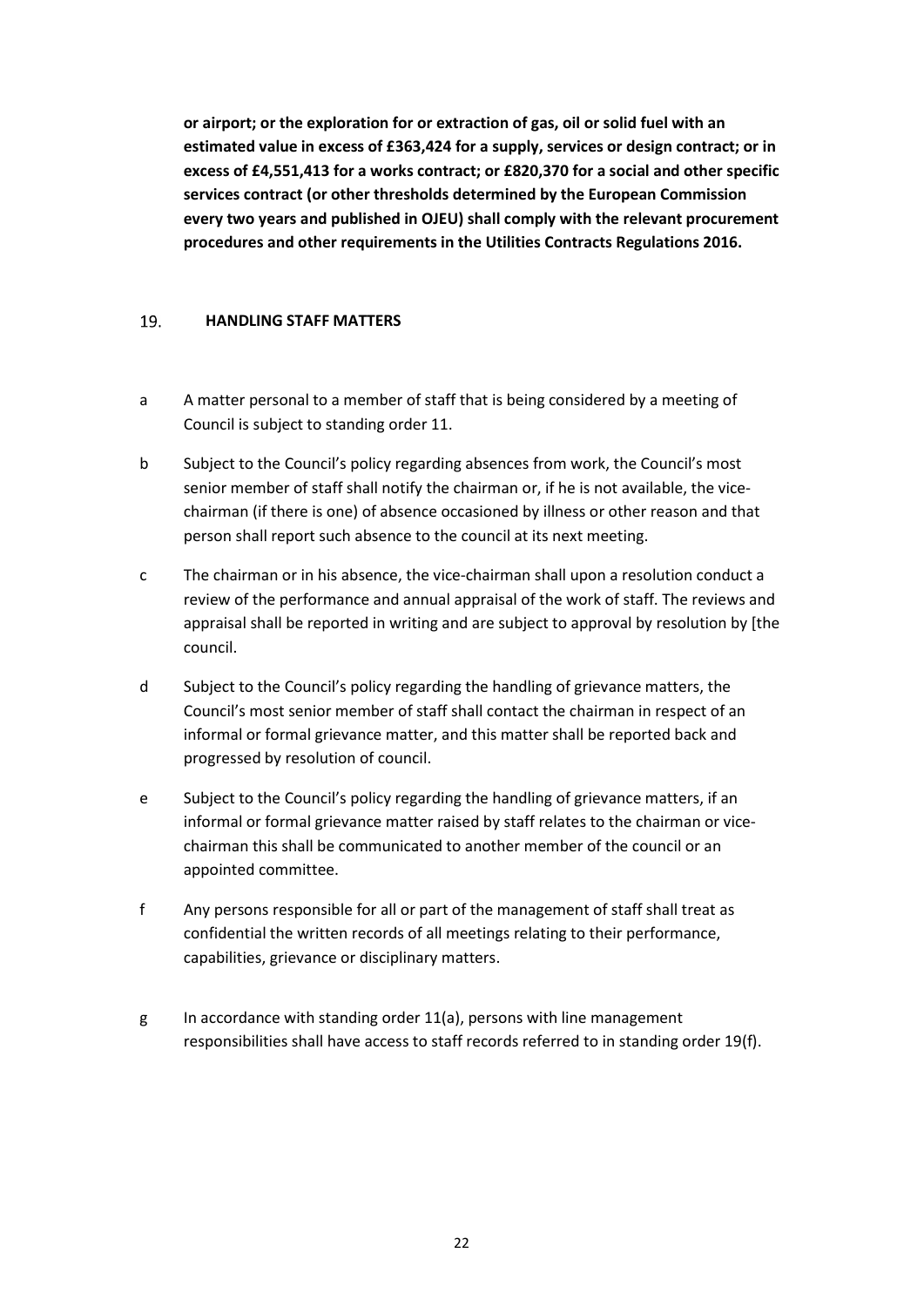#### 20. RESPONSIBILITIES TO PROVIDE INFORMATION

See also standing order 21.

- a In accordance with freedom of information legislation, the Council shall publish information in accordance with its publication scheme and respond to requests for information held by the Council.
- b. [If gross annual income or expenditure (whichever is higher) does not exceed £25,000] The Council shall publish information in accordance with the requirements of the Smaller Authorities (Transparency Requirements) (England) Regulations 2015.
- 21. RESPONSIBILITIES UNDER DATA PROTECTION LEGISLATION (Below is not an exclusive list). See also standing order 11.
- a The Council may appoint a Data Protection Officer.
- b The Council shall have policies and procedures in place to respond to an individual exercising statutory rights concerning his personal data.
- c The Council shall have a written policy in place for responding to and managing a personal data breach.
- d The Council shall keep a record of all personal data breaches comprising the facts relating to the personal data breach, its effects and the remedial action taken.
- e The Council shall ensure that information communicated in its privacy notice(s) is in an easily accessible and available form and kept up to date.
- f The Council shall maintain a written record of its processing activities.

#### RELATIONS WITH THE PRESS/MEDIA  $22.$

a Requests from the press or other media for an oral or written comment or statement from the Council, its councillors or staff shall be handled in accordance with the Council's policy in respect of dealing with the press and/or other media.

#### 23. EXECUTION AND SEALING OF LEGAL DEEDS

See also standing orders 15(b)(xii) and (xvii).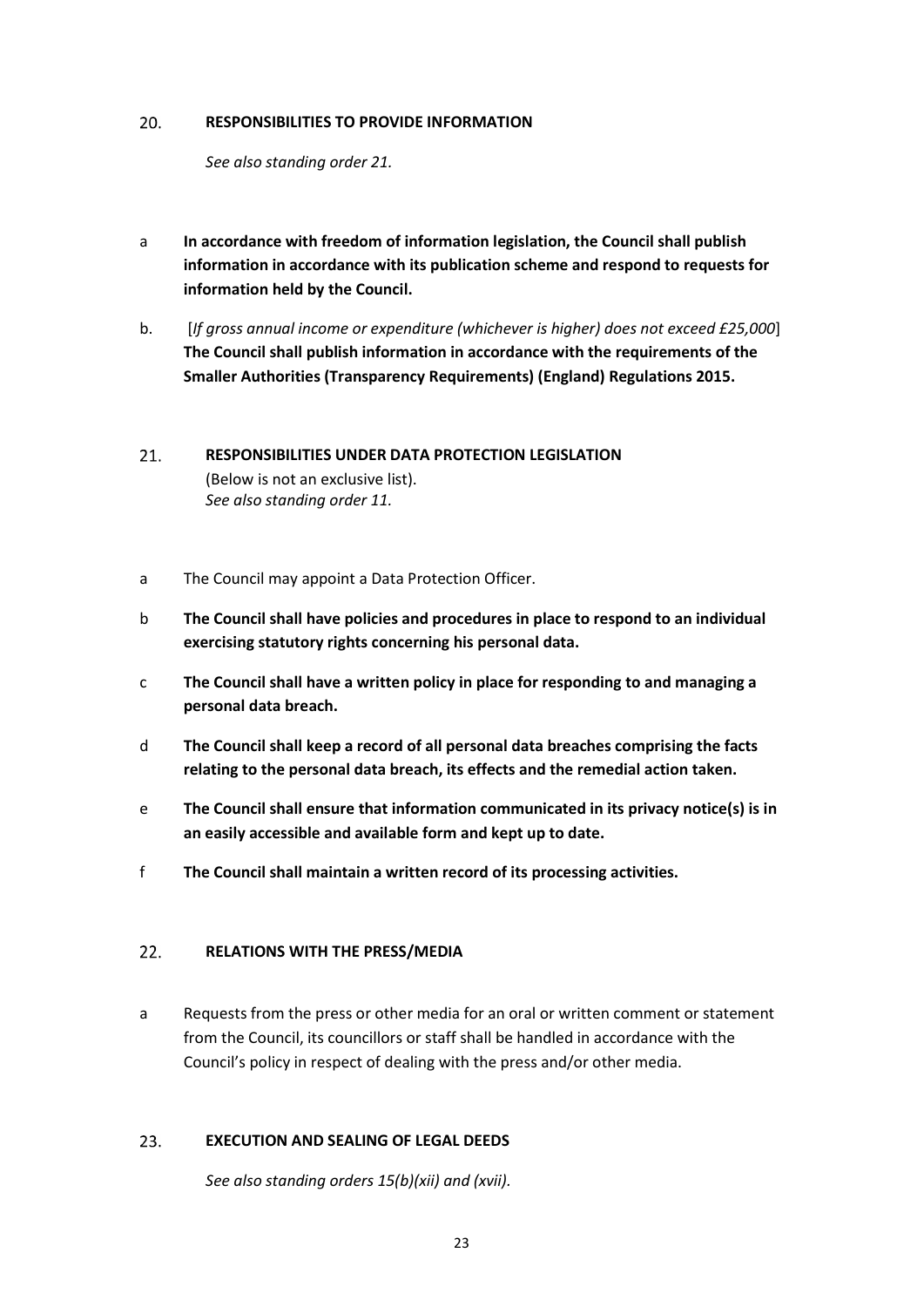- a A legal deed shall not be executed on behalf of the Council unless authorised by a resolution.
- b Subject to standing order 23(a), any two councillors may sign, on behalf of the Council, any deed required by law and the Proper Officer shall witness their signatures.

#### 24. COMMUNICATING WITH DISTRICT AND COUNTY OR UNITARY COUNCILLORS

- a An invitation to attend a meeting of the Council shall be sent, together with the agenda, to the ward councillor(s) of the District and County Council OR Unitary Council representing the area of the Council.
- b Unless the Council determines otherwise, a copy of each letter sent to the District and County Council OR Unitary Council shall be sent to the ward councillor(s) representing the area of the Council.

#### $25.$ RESTRICTIONS ON COUNCILLOR ACTIVITIES

- a. Unless duly authorised no councillor shall:
	- i. inspect any land and/or premises which the Council has a right or duty to inspect; or
	- ii. issue orders, instructions or directions.

#### 26. STANDING ORDERS GENERALLY

- a All or part of a standing order, except one that incorporates mandatory statutory or legal requirements, may be suspended by resolution in relation to the consideration of an item on the agenda for a meeting.
- b A motion to add to or vary or revoke one or more of the Council's standing orders, except one that incorporates mandatory statutory or legal requirements, shall be proposed by a special motion, the written notice by at least 4 councillors to be given to the Proper Officer in accordance with standing order 9.
- c The Proper Officer shall provide a copy of the Council's standing orders to a councillor